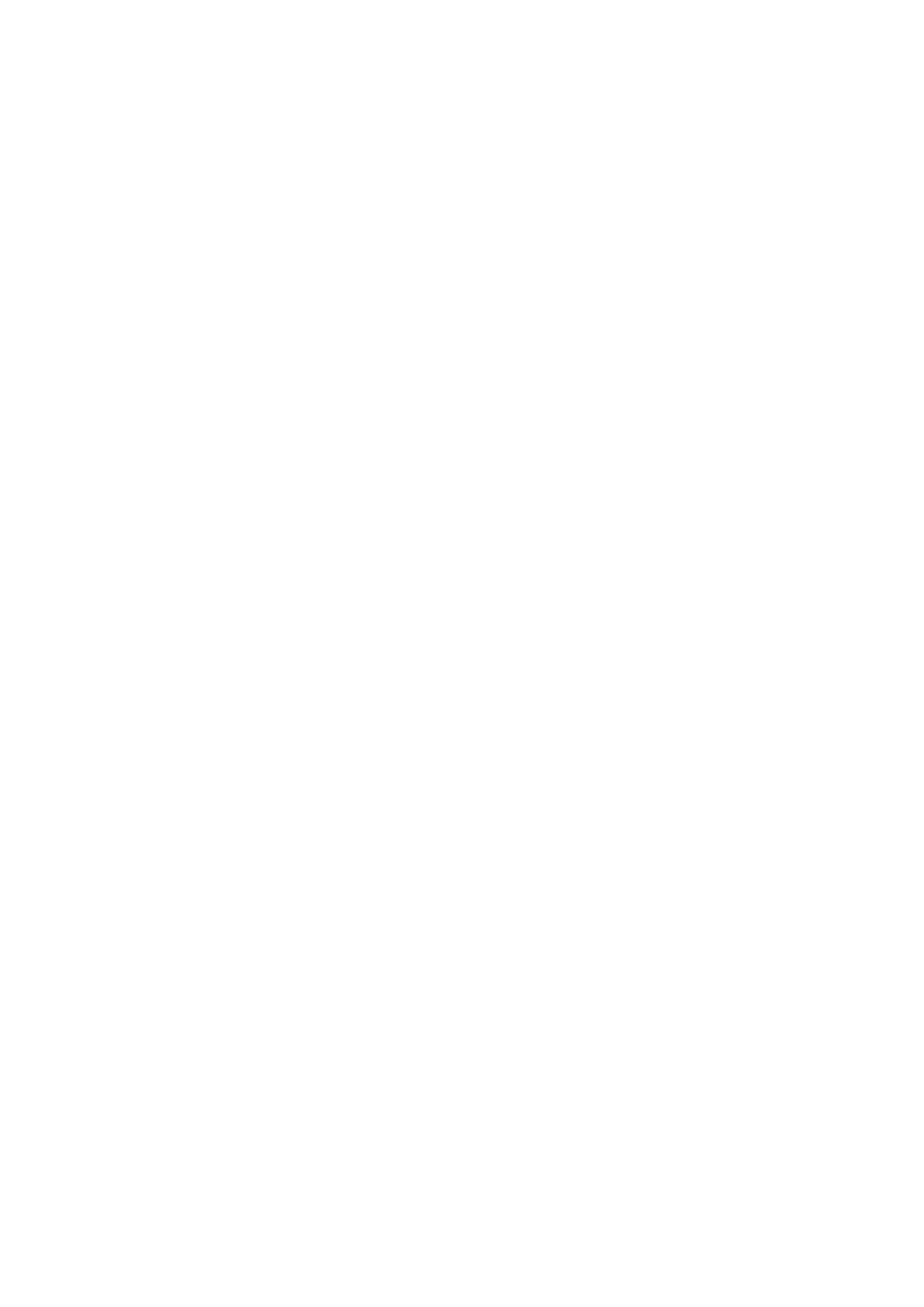*پژوهشنامهٔ انتقادی متون و برنامههای علوم انسانی،* پژوهشگاه علوم انسانی و مطالعات فرهنگی ماهنامهٔ علمی (مقالهٔ علمی ــ یژوهشی)، سال ۲۲، شمارهٔ ۲، اردیبهشت ۱۴۰۱، ۲۷۷ ـ ۳۰۰

تار، تاریخ، تاریک!؛ نقد تاریخی انسان خردمند؛ تاریخ مختصر بشیر

ابوالحسن فيّاض|نوش\*

#### حكىدە

در کتاب *انسان خردمند؛ تاریخ مختصر بشر* اثر یووال نوح هراری، سابقهٔ دویست هزار سـالهٔ انسانخردمند به سان مؤخرهای بر سیزدهونیم میلیارد سال عمـر جهـان ترسـیم شـده اسـت. ا*نسان خردمند* شامل مباحث متعددی از حوزههای علومانسانی و غیر علومانسانی است امـا باتوجه به اینکه عنوان فرعی کتاب ادعای ارائهٔ *تاریخچهٔ بشر* را دارد، ایــن مقالــه صــرفاً بــه نقـــلزتاريخي ايــن اثــر يعنــي بــه نقــلزِ رويكــرد روش شـــناختي و نقـــد نظريـــهٔ تــاريخي نویسنده می پُردازد و ظرفیتهای روششناختی این کتاب را از منظر فلسفهٔ انتقادی تــاریخ و مباحث نظری آن را از موضع تکاملگرایی خلقــتـبــاور در بوتــهٔ نقــٰد خواهــد گذاشــت. بــا تمرکز بر محتوای کتاب و روش نویسنده، در ایــن نقــد بــه ســه مقطـع پرداختــه مــیشــود: ۱) مقطع پیشاتاریخی؛ از سیزدهونیمهیلیارد سال پیش تا ابداع خط در پنج هـزار سـال پـیش ۲) مقطع تاریخی؛ از ابداع خط تا کنون ۳) مقطع پساتاریخ؛ آینده بشر. از نگـاه انتقــادی ایــن .<br>مقاله، وآژههای تار، تاریخ و تاریک به ترتیب به این سه مقطع اشاره دارند.

**كليدواژهها: :** انسانخردمند. نقدتاريخي. تاريخپردازي. واساختگرايي. تكاملگرايي.

\* دانشیار، گروه تاریخ و ایرانشناسی، عضو هیأت علمی، دانشگاه اصفهان، اصفهان، ایران،

amir.anush2016@gmail.com تاریخ دریافت: ۱۴۰۰/۱۰/۱۰/۱۰ تاریخ پذیرش: ۱۴۰۱/۰۱/۱۴

 $\left( \infty\right)$   $\left( \begin{matrix} 0\end{matrix} \right)$ Copyright © 2018, This is an Open Access article distributed under the terms of the Creative Commons Attribution 4.0 International, which permits others to download this work, share it with others and Adapt the material for any purpose.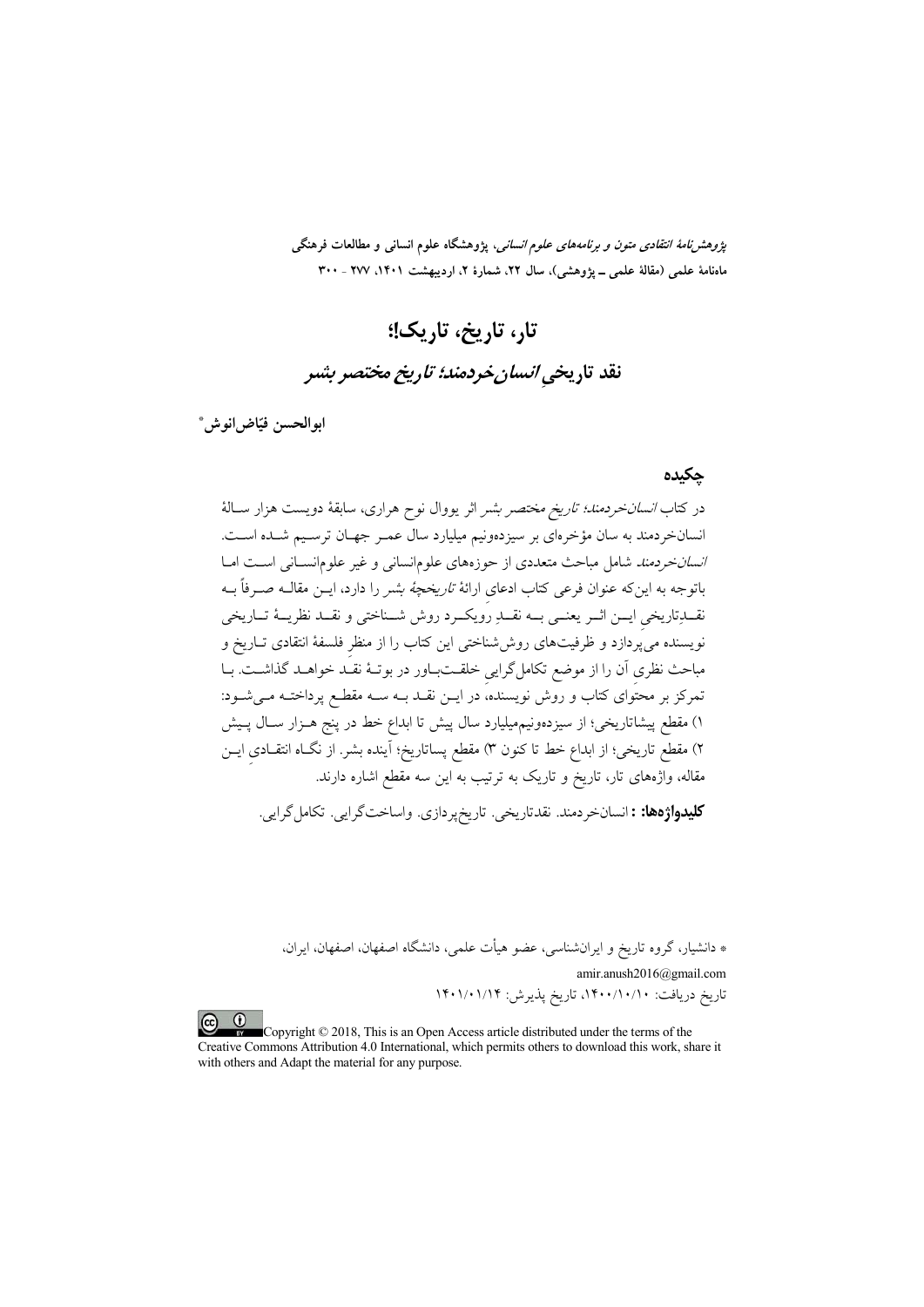۲۷۸ پژوهشرنامهٔ *انتقادی متون و برنامههای علوم انسانی*، سال ۲۲، شمارهٔ ۲، اردیبهشت ۱۴۰۱

### 1. مقدمه

ئی. اچ. کار در توصیهای به یاد ماندنی در کتاب *تاریخ چیست؟* میiویسد:

وقتی به شما توصیه می شود که کتاب "فلان" دانشمند … را بخوانید … جو یا شـوید کـه این" فلانی" چگونه آدمی است و در کجا میلنگد. هر وقت تـاریخ مـیخوانیـد، دائـم گوش به زنگِ این پای لنگان باشید. اگر چیزی نمی شنوید، یا شما کرید یا مورختــان آدم خشک و بی وجودی است (کار،۱۳۷۸: ۵۱).

خـوش بختانــه نويســندهٔ *انســانخردمنــد* بــه انــدازه كــافي در مــورد "رويكــرد و نظريــهٔ تاریخنگارانه"اش اظهار وجود کردهاست که کار ناقد تسهیل می شـود. بـا توجـه بـه مباحـث متنوعی که در کتاب *انسان خردمند عرضه شده است امکان نقد تک تک این مباح*ث در یک مقاله عملاً مقدور نیست. بنابرین بنیادیترین نقطـهٔ شــروع بـرای نقــد مــی توانــد تمرکــز بــر "رويكرد و نظريهٔ تاريخنگارانه"نويسنده باشد.

رویک و تاریخنگارانــه (Historiographical Approach)، یعنــی اینکــه بــرای تــاریخنگــار، دانش تاریخ از چه شأن معرفتی برخوردار است. تاریخ نگارانی کــه بــه امیــد کشــف وقــایع و تبیمین روابط میمان رخمدادها بسه پسژوهش در تماریخ اقسدام مسی کننسد دارای رویکسرد "تاریخ پژوهانه"اند. به همین سان گروهی دیگر از تاریخ نگاران که اولویـت آنــان اســتفاده از تاریخ به منظور اثر گذاری بر آینده است داری رویکرد "تاریخپردازانه" هستند. البته مرز میـان تـاريخپژوهـي (History Researching)و تـاريخپـردازي (History Processing)همـواره بــه سهولت قابل شناسایی نیست. با وجود این تاریخپردازی گونهای از تـاریخنگـاری اسـت کـه بااستفاده (چه حُسن استفاده و چــه سوءاســتفاده) از داده هــای تــاریخ نگارانــه بــیش از آنکــه بهدنبال بازنمايي واقعيت گذشته باشد، به دنبال استفاده (يا سوءاسـتفاده) از گذشـته درجهـت إعمال قدرت بر اَينده است. درحالي كه تاريخ پژوه با هدف "بازســاخت" و يــا "برســاخت ِ" واقعیتهای تاریخی به بررسی رخدادهای ثبت شده در منابع تاریخی اقدام می کند، تاریخپرداز به دنبال نحوهای از ارائهٔ گذشته است که تسهیل کننـدهٔ تحقـق طـرحهـایی بـرای آینده باشد. از این منظر باید گفت تاریخ نگاری هراری دارای رویکرد تـاریخ پردازانــه اسـت؛ یعنی هراری بیشتر دغدغه آینده را دارد تا گذشته. بنابر مستنداتی که از قول خود او در ادامــه خواهـد آمـد مـىتـوان گفـت او بـراى ايـن منظـور تـاريخپـردازي را حتـى تـا سـرحد داستانپردازی (Fictionising) فرومی کاهد و به ایـن امـر نیـز اذعـان دارد(ر.ک:هـراری،۱۳۹۶: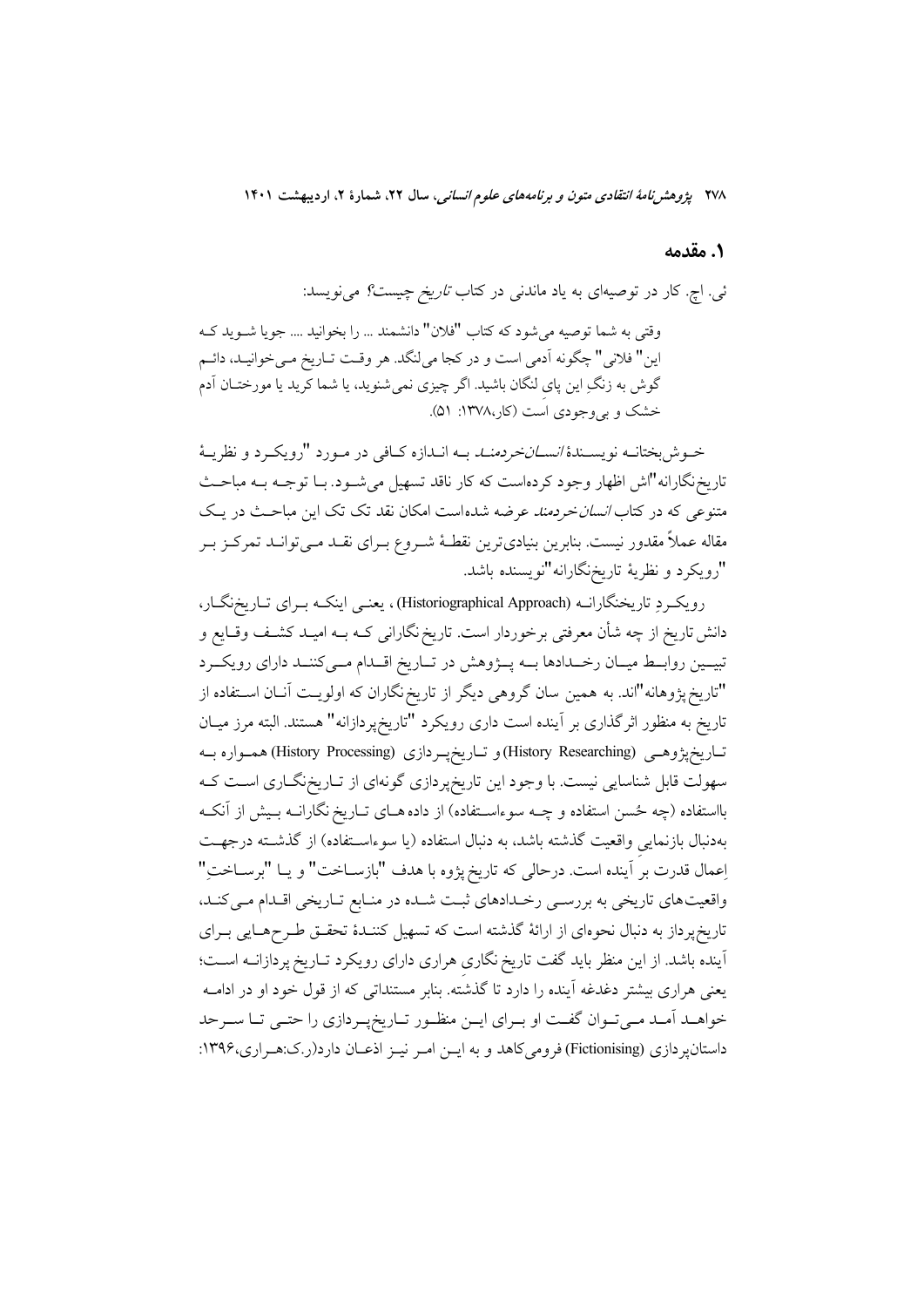۶۰و ۴۱). البته هـراري داســتان يــا «واقعيــت خيــالي» را از دروغ متمــايز و آن را از شــأن و یشتوانهٔ آکادمیک برخوردار می داند زیرا «واقعیتخیـالی در جهـان اِعمـال قــدرت مــی کنــد» (ر.ک: هـراري،۱۳۹۶: ۶۱و۶۲). امـا از پـی آمـدهای نـاگزیر فروکـاهش تـاریخ بـه داسـتان، «یک روندِ خشن سادهسازی» است. بدین معنا که برای داستانپرداز «مهم نیست [در تـاریخ] چه اتفاقی افتاده است ... علل متکثر وقایع به یکی دو علت فروکاسته مـی شـود و از ده هـا دلیل دیگر یا برهم کنش آنها یـا اثـرات پـس کنشـی بـین ایـن رویـدادها و علـل آن چیـزی گفته نمی شود» و برای مخاطبان چنین داستانی، جهان پر آشوب و پیچیدهٔ تاریخ «سـاده تــر و توضیح پذیرتر» می شود. هراری نیز به خوبی دریافته است «مغز ما تشنهٔ داستانهایی است ک معنـاي آنهـا بـه سـرعت و سـهولت قابـل درك باشـد. ايـن كـه ايـن داسـتانها بـا واقعيـت مطابقت ندارند اهمیتی ندارد» (دوبلی،۱۳۹۹: ۶۷).

اما در باب "نظريهٔ تاريخنگارانهٔ (Historiographical Theory) هـراري بايــد گفــت آنچــه تمامی مباحث ارائه شده در کتاب هـراري را بـه هـم پيونـد مـي دهـد کاربسـتِ خاصـي از نظريهٔتکامل است که در قالب تکامل گرايىالحادى (Atheistic Evolutionism) عرضه مى شـود. اگر الحاد به معنای عدم اعتقاد بــه وجــود خــدا باشــد، بــی شــک هــراری مــورخی ملحــد/ خداناباور (Atheist) است(برای نمونه ر.ک: هراری،۱۳۹۷: ۲۵۰). البتـه در ایــن مقالـه صــفت ملحد در بـاره او نــه از منظـر ارزش شــناختی و یـا اعتقـادی بلکـه بــه عنـوان یـک صــفت معرفت شناسانه موضوعیت می پابد.

این مقاله در بنیادی ترین سطح معطوف به "نقد رویکـرد تـاریخ نگارانــه" و "نقــد نحــوهٔ كاربستِ نظريهٔتكامل" در كتا*ب انسان خردمند مي* باشد. اما لازم اسـت در ابتــدا بــه كتــاب و نويسنده آن بپردازيم.

## ۲. توصيف اثر و ارزيابي شکلي آن

## ۱.۲ دربارهٔ کتاب

کتاب *انسانخردمند؛ تاریخ مختصر بشر* اثر یــووال**نــوح هــراری و ترجمــه نیــک گــرگین** در سال ۱۳۹۶ توسط نشر مرکز با همکاری نشر اسیم در ۶۲۱ صفحه منتشر شـد'. قطـع کتــاب وزیری است. صحافی و شـیرازه بنـدی آن مناسـب و از جلـد کـالینگور همـراه بـا روکـش برخوردار است. طرحروي جلدِ ترجمهٔفارسي الهـام گرفتـه از طـرحروي جلـد نسـخهٔ اصـلي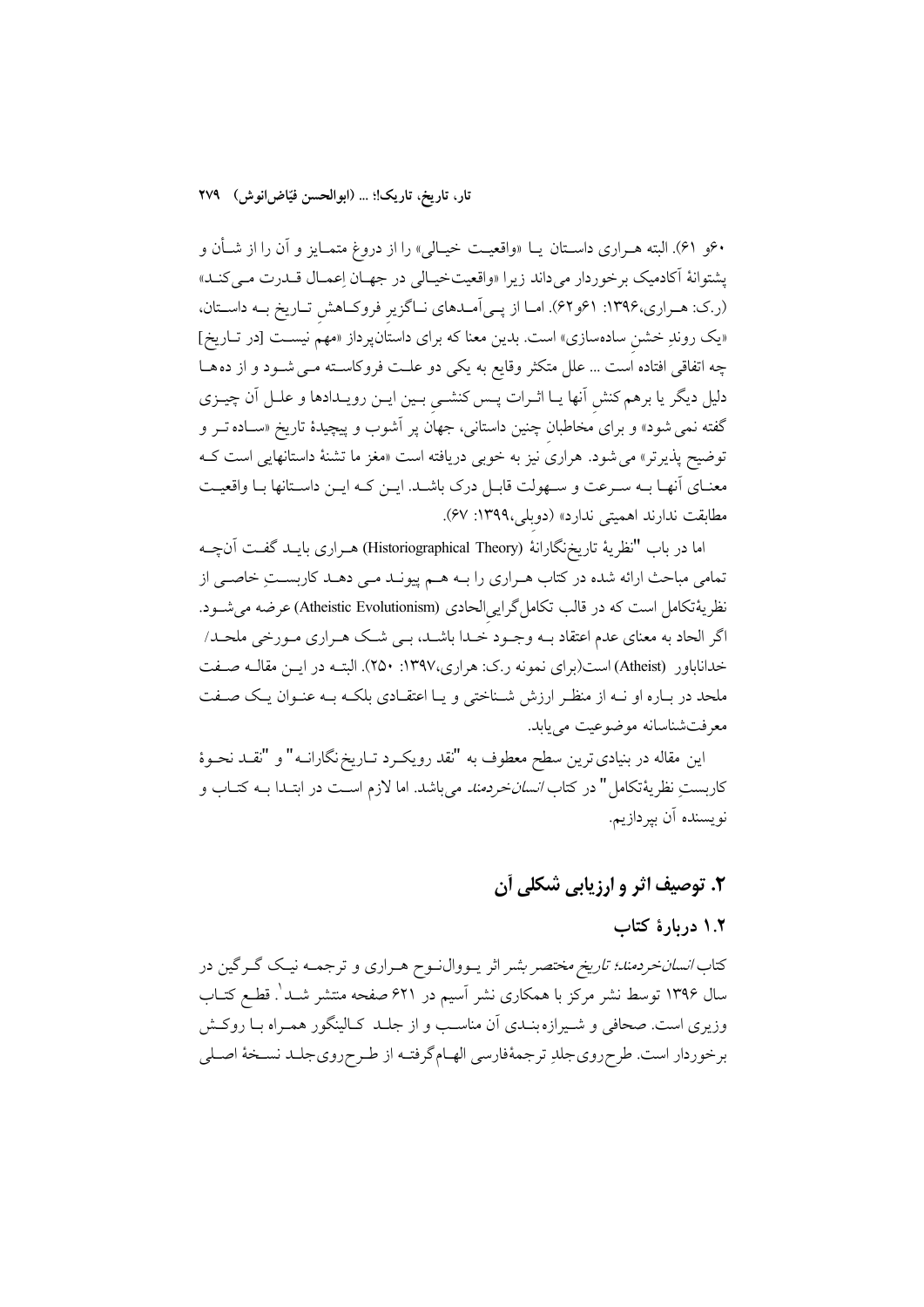۲۸۰ پژ*وهش نامهٔ انتقادی متون و برنامههای علوم انسانی*، سال ۲۲، شمارهٔ ۲، اردیبهشت ۱۴۰۱

کتاب است. اندازه قلم، صفحه بندی و صفحه آرایی کتاب مناسب است. کتــاب از ویراســتاران خوبي بهره برده و ندرتاً اغلاط تاييي و نگارشي در آن مشاهده مي شود (بـراي نمونــهٔ اغــلاط ر.ک: هـراري،۱۳۹۶: ۲۶۵و ۳۳۰ و۳۲۴). کتـاب شـامل چهـار بخـش و هـر بخـش شـامل چند فصل (بـدون اسـتفاده از واژهٔ فصـل) مـى باشـد. كتـاب فاقـد ارجاعـات اسـت ولـى يادداشت هاي نويسنده در پايان كتاب آمده است. همهٔزيرنويس ها توضيحات متـرجم هســتند. كتاب فاقد كتابنامه است. ترجمه، روان و خوشخوان است و اصـطلاحات فنـى و تخصصـى به درستی معادل،یابی شدهاند .

### ۲.۲ دریارهٔ نویسنده

یووال نوحهراری دارای دکترای تاریخ از دانشگاه اکسفورد و مدرس تاریخ جهان در دانشگاه عبـري بيـتالمقـدس مـىباشـد. رسـاله دكتـراي او شـرح حـال خودنوشـت سـربازان در قرون وسطی بوده است (ر.ک: هراری، ۱۳۹۷: ۳۷۴). مطالعات او حوزه های تخصصی تـاریخ جهان، تاریخ قرون وسطی و تاریخ نظامی را دربرمی گیرد . امـا در آثـار اخیـر بـه ویـژه آثـار سه گانهٔاش ( ۱٪*نسانخردمند (*۲۰۱۴) ۲. *انسانخداگونــه (۲۰*۱۵) ۳. ۲۱ د*رس بـرای قــرن ۲۱* (۲۰۱۶)) به مسائل "تاریخ کلان" پرداخته است. خود او معتقد اسـت اگــر از "روش مراقبــهٔ ويپاسانا" بهرهمند نمي شد نمي توانست دو كتاب *انسان خردمند و انســان خداگونــه* را بنويســد (هــراري، ١٣٩٧: ٨-٣٧٧). بدينســـان تـــاريخنگـــاريروشـــمند را بـــه مراقبۀروانشـــناختي پیوند میزند.<sup>۲</sup> این نکته ما را به نقد رویکرد تاریخنگارانه هراری میرساند.

# ۳.۲ نقد رویکرد تاریخنگارانهٔ هراری

به لحاظ روش شناختی، مورخان را می توان به دو گروه تقسیم کـرد: گـروه اول بـه واقعیـت خارجي باور دارند. اينان خود بر دو دسته اند: دسته نخسـت، واقعيـت تـاريخي را از خـلال داده های پراکنده بازسازی و توصیف می کنند و بر این باورند که از هر گونــه نظریــه پــردازی اجتناب می ورزند (بازساختگرایان= Constructionists)، و دسته دوم واقعیت تـاریخی را از خلال به اَزمون گزاردن یک نظریه و محک زدن اَن بـا داده هــای تــاریخی، برمــی ســازند و تبیین میکنند (برساختگرایان = Reconstructionists). امـا گـروه دوم از مورخـان اساسـاً بــه هيچ واقعيتي به عنوان واقعيت خارجي قائل نيستند؛ (واساختگرايـان=Deconstructionists )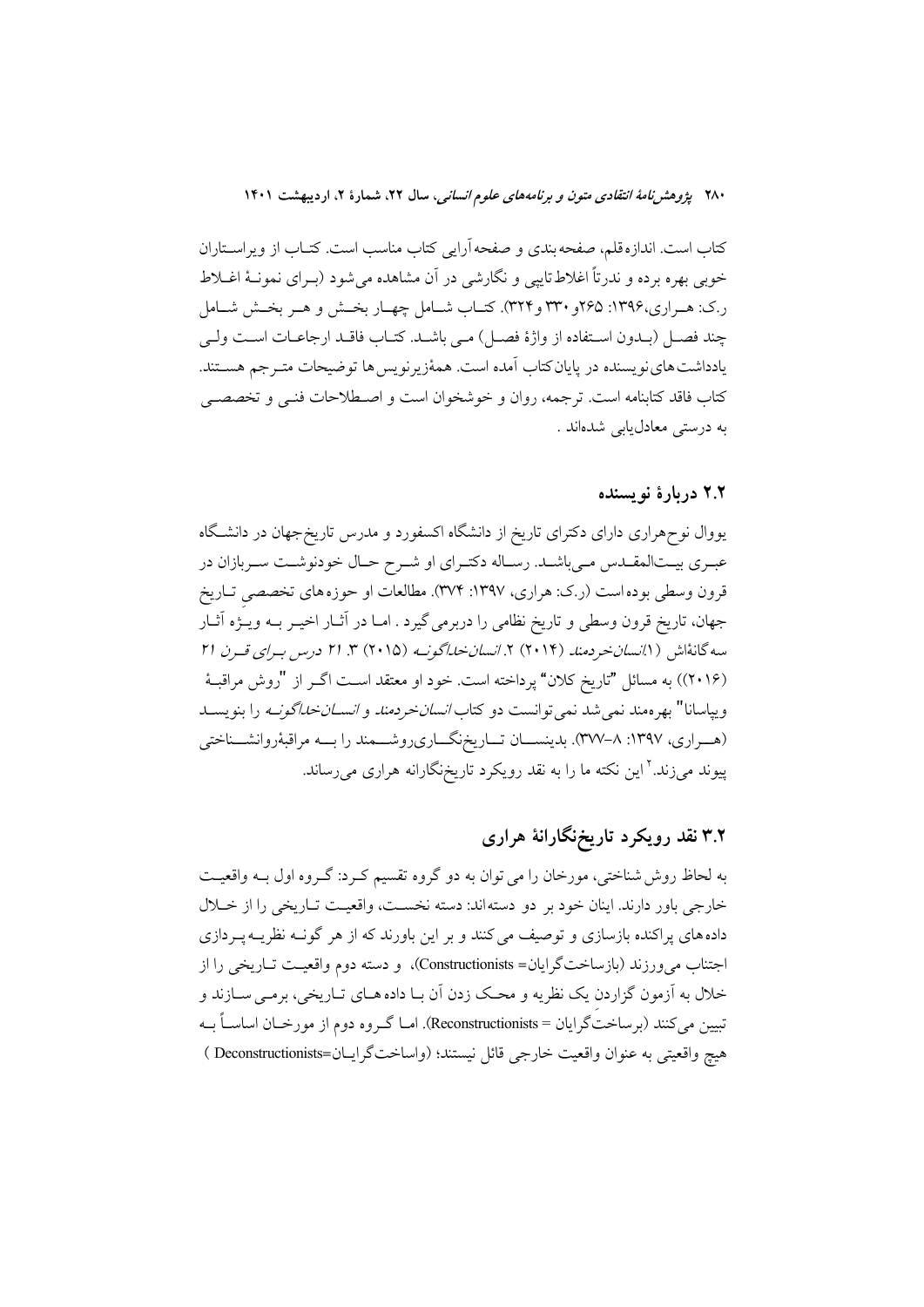واساخت گرایان به لحاظ نظری بیش از آنکه در ردّ واقعیت خارجی استدلال کنند، بـر عجـز مورخان برای رسیدن به واقعیت خارجی(اگر وجود داشته باشــد!) پــای مــی فشــارند. امــا در عمل به نظر مىرسد "عجز از دريافت واقعيت"، واساخت گرايان را بدون دليـل مـوجهى بـه باور به "عدم وجود حقيقت" ملتزم ساخته است و از پذيرش اين نكتهٔ بديهي كه «حقيقـت، مستقل از معرفت من به آن وجود دارد» (پولانی،۱۳۹۹: ۱۱۸) ناتوانند. بنابرین در کوتاه تـرین تعبیر دعوای میان واساخت گرایان و دیگر مورخان بر سر معنـا و حقیقـت در تـاریخ اسـت؛ مساله این است: آیا تاریخ برخوردار از حقیقت است و من مـورخ بــا کشــف معنــای تــاریخ تلاش می کنم در حد توان به حقیقت دسـت یــابم (موضــع قاطبــهٔ مورخــان) و یــا تــاریخ از هـيچ حقيقتـي برخــوردار نيســت و مــن مــورخ هســتم كــه بــه تــاريخ معنــا مــيبخشــم (موضع واساختگرایان)؟

در حالی که از منظر بازساخت گرایی، تاریخ باید تاریخ بماند و از منظر برسـاخت گرایــی تاریخ به تابعی از علوم اجتماعی تبدیل می شود، واساخت گرایان تاریخ را در زبـان و ادبیـات مُندک می کنند. با واساختگرایی نظریه مطابقت در بـاب شـناخت ویـران مـیشـود. بـرای واساخت گرایان موضوع عینیت تاریخی مطرح نیست زیـرا بــه پــژوهش عقلانــی، مســتقل و بی طرفانــه در تــاریخ بــاور ندارنــد. باورمنــدان بــه حقیقــت در تــاریخ (بازســاختگرایــان و برساخت گرایان) ممکن است به مناقشه بردار بودن موضوع عینیت در تاریخ اعتراف کنند امـا به هیچ وجه نمی پذیرند که راه حل ایــن مناقشــه درافتــادن در ورطــهٔ نســبی گرایــی افراطــی واساخت گرایانه باشد. به هرحـال واسـاخت گرایـی در کوتـاهتـرین تعبیـر عبـارت اسـت از عدمباور به وجودِ معنای حقیقی در هرگونه روایـت تـاریخی و فروکاسـتن منزلـت روایـت تاريخي از "كشف واقعيت تاريخي" بـه "آفـرينش روايـت ادبـي".بـراي واسـاخت گرايـان «مهم نیست که رخدادهای داستان را واقعی می دانیم یا نه، این کـه آیـا معنـای قصــه اساسـاً "درست به نظر می رسد یا نه" اهمیت دارد» (مِیـر،١٣٩٩:١٣٩٩). ایـن تصـریح هایـدن وایـت (از چهرههای مطرح واساختگرا) که «روایتهای تاریخی، صرفاً داستانهـای بیـانی|نــد کــه محتويات أن بيشتر ابداع مي شوند تا يافتــه شــوند»(بــه نقــل از: موســوىســياني،١٣٩٨: ٩٠)، به همین نکته اشاره دارد. از منظر وایت تـاریخ «نـوعی فعالیـت ادبـی اسـت و مـا از طریـق طرحی روایی که بر گذشته تحمیل می کنیم گذشته را می شناسیم» (به نقــل از: مــانزلو،۱۳۹۴: ۸۵ و ۱۴۱. تأکید در نقل قول از من است).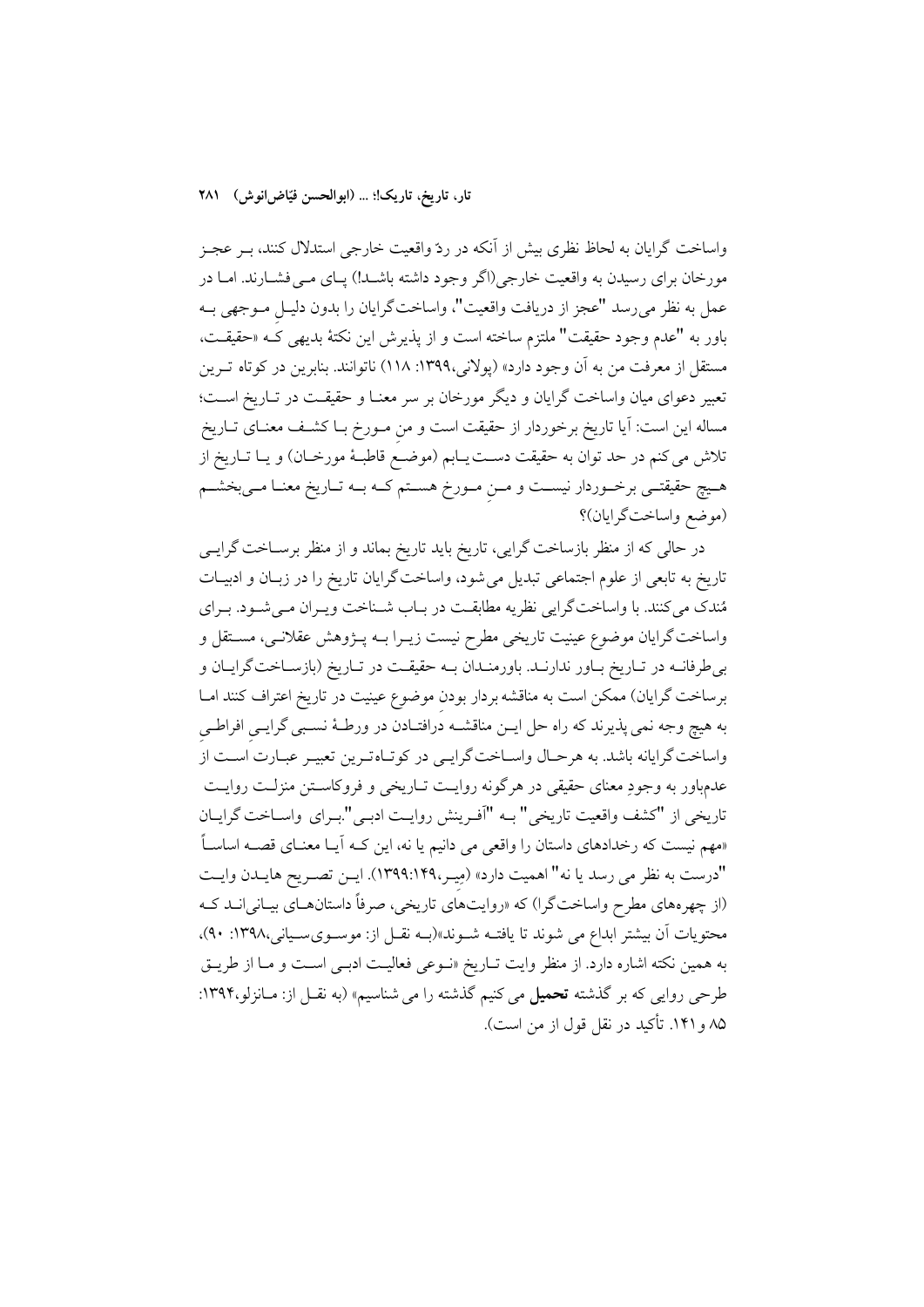۲۸۲ پژ*وهش نامهٔ انتقادی متون و برنامههای علوم انسانی،* سال ۲۲، شمارهٔ ۲، اردیبهشت ۱۴۰۱

از نگاه واساختگرایان همهٔ تاریخهای نوشته شده به سوی داستانهای متعـدد و معناهـای متکثر گشوده هستند و نه فروبسته. «ساخت شکنی [اصطلاح دیگری بـرای واسـاختگرایی] درپــی فروپاشـــی معناســـت تــا از ایـــن طریـــق ســـاختار قـــدرت متـــون را از هـــم بپاشـــد» (ایگلتون، ۱۳۸۶: ۱۴) و آنچه مدّ نظر مورخ واساخت گراست را بـر آن تحمیـل کنـد. اغلـب بازساخت -برساخت گرایان روایت تاریخ را برخوردار از شأن تحققی و اثباتی میداننــد ولــی برای واساخت گرایان تاریخ نگاری پنجرهای است به سوی داسـتانهـای گشـوده، بـی|نتهـا و ممکن ازآنجایی که قاطبهٔ مورخان به تمایز جدی میـان "داســتان" و "تــاریخ" بــاور دارنــد، خود واساخت گرایان هم اذعان دارند که جریان غالب در تاریخ نگاری با آنان همـراه نیســت. هواداران تـاريخ واسـاخت گـرا مـي پذيرنــد كـه واسـاخت گرايــي، رويكـردي نامتعـارف در تاریخنگاری است اما بر این باورند که این رویکرد به تاریخ مـیتوانـد تـاریخپـردازان را کـه بهدنبال فرصتی برای نظرورزی های خاص خود پیرامون اکنون و آینده هستند یاری گر باشــد. از این منظر واساخت گرایی بهترین دستمایه برای رویکرد تاریخ پردازانه است. (بـرای اطــلاع بیش تر در باره واساختگرایی رک: مانزلو، ۱۳۹۴: فصل دوم)

هراري نقطه عزيمت خود را در بحث شناخت تاريخي با اين جمله برجسته مي سازد كه: «واقعیت این است که حقیقت هرگز در برنامه کاری انســان جایگــاه والایــی نداشــته اســت» (هراري،١٣٩٧: ٢٩۴). از نظر او «انسانها گونههاي پساحقيقت هستند»(مصـاحبه بـا گــاردين نقل شده در: دوبلی، ۱۳۹۹: ۱۵۰). هراری اذعان دارد که خود او هم چندان در بنــد حقیقـــتِ تاریخ نیست زیرا اساساً حقیقتی را برتر از قدرت پندار و تخیل انسان بهرسمیت نمی شناسـد (ر.ک: هراری،۱۳۹۶: ۵۶). جالب اینجاست که هراری در جایی دیگر باور به بی اهمیتبودن حقیقت را از ویژگی های فاشیست ها می شمارد (ر.ک: هراری،۱۳۹۷: ۳۵۴). در تاریخ نگــاری هراري اّنچه برجسته است بركشيده شدن "تاريخپردازي" بــه جـاي "تـاريخپژوهـي"اســت. بهنظر هراری جستجوی حقیقـت در تـاریخ نــوعی «ســادهانــدیش»ی اســت کــه از آرزویــی منسوخ سرچشمه می گیرد که هدف علم تاریخ را بازنمایی واقعیت هـای گذشـتهٔ انسـان و ارائهٔ اَن به صورت یک روایت مستدل و مستند میدانــد(ر.َک: هــراری،۱۳۹۶: ۳۷۸). هــراری كه شديداً تحت تأثير معرفت شناسي فوكويي قـرار دارد، داسـتان خـود از انســان خردمنــد را براساس رابطهٔ زبان و قدرت پیش مَی بَرَد. به زعم من هنگامی که در یک فعالیــت اَکادمیــک، شأن حقیقت تا بدین حد تنزل می یابد باید صدای پای اقتصاد و یــا سیاســت را شـــنید! زیــرا این یک حقیقت است که «حقیقت هر قدر هم در عرصـهٔ فرهنـگ و نظـم نمـادین جایگـاه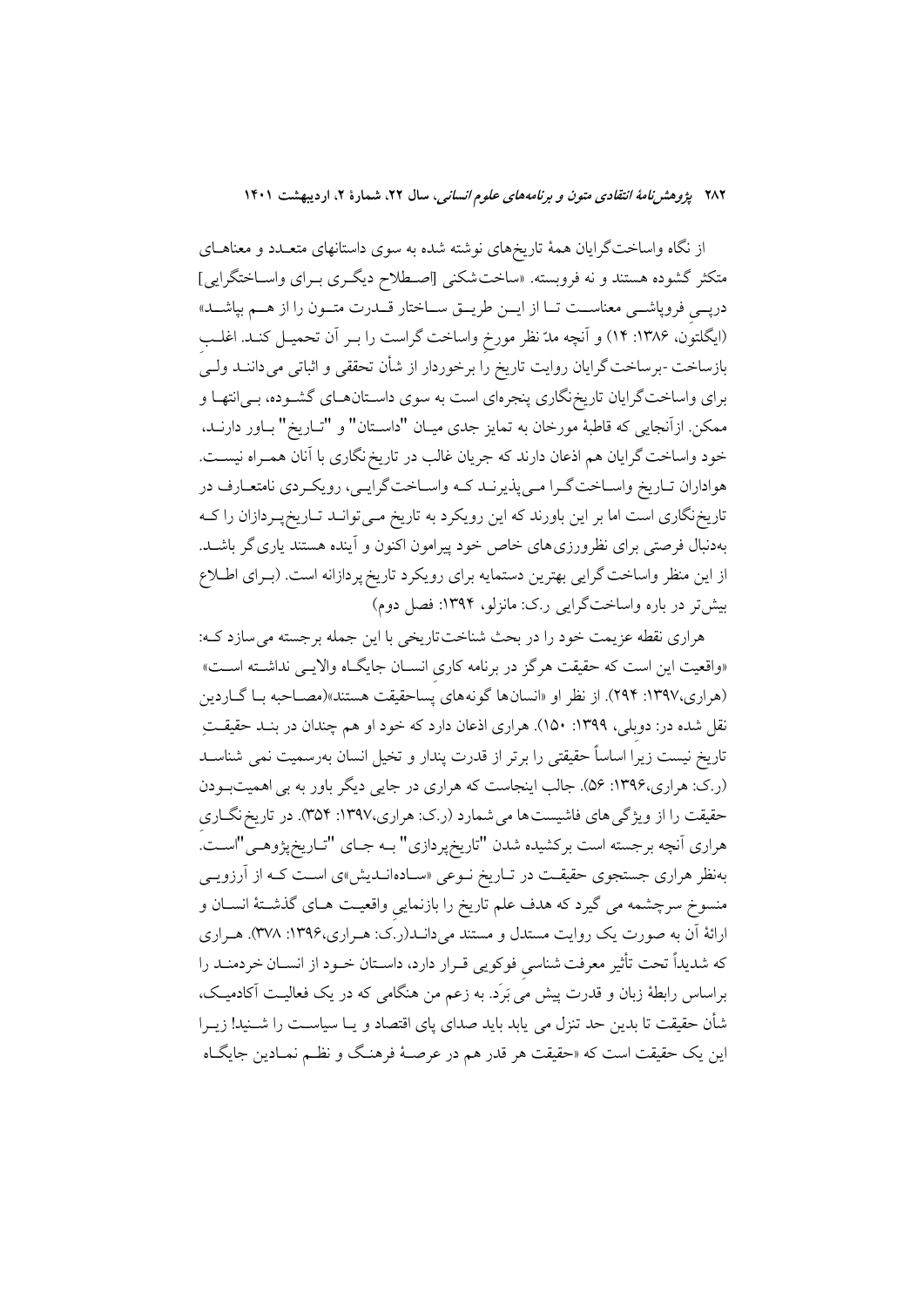برتری داشته باشد، در عـالَم بــازار و سیاسـت غیــر ضــروری اسـت» (ایگلتــون،۱۳۸۶: ۸۲). به هرحال هـراري را -اگرچــه خـود بـه اصـطلاح واسـاخت گرايــي (Deconstructionism) اشاره نمی کند- می توان در زمرهٔ تاریخنگارهای واساختگرا قرار داد.

## ۴.۲ رعایت اصول علمی ارجاعدهی در درون متن و کتابنامه

پردازش داستان وار و واســاخت گــرای هــراری از تــاریخ بشــر مجـال چنــدانی بــرای بــروز ارجاع دهی هایی که در پـژوهش هـای متـدیک تـاریخی یـک رویـهٔ متعـارف هسـتند بـاقی نگذاشته است. این امر همراه با فقدان یک فهرست منـابع مـنقّح و مســتقل در پایــان کتــاب، ارزیابی شأن استنادی اثر هراری را با دشواری جدتی مواجه مـی کنـد. بـرخلاف ِ بازسـاخت-برساخت گرایان که اَشکارترین خصلت یک نوشتهٔ محققانـهٔ تـاریخی را تأکیـد بـر اولویـت ارجاع می دانند، انطباق اظهار نظر مورخ با شواهد تاریخی هیچگاه دغدغــهٔ خــاطر مورخــان واســاخت گــرا نبــوده اُســت). در واســاخت گرايــي، حقيقــت تــاريخي چنــدان موضــوعيتي نداشته است که تاریخ نگار بخواهد یا بتواند با جستجوی متون و منابع بـه آن دسترســی یابــد بلکه برای تاریخ نگار واساخت گرا مهم تر از ارجاعدهی، نقشی است که می خواهد بر روایتــی که می آفریند بزند. بدینسان ادعای کشف حقیقتِ تاریخی جای خود را به آفرینش مـتنهـای ادبی خواهد داد. در تـاریخنگـاريهـاي واسـاختي، روايـت تـاريخي همـين كـه منسـجم و باورکردنی و برخودار از امکان اِعمال قدرت جلوه کند کافی است و دیگر اصراری به احـراز صدق و اعتمادپذیری بر اساس تطابق با شواهد و مصادر تاریخی به لحـاظ معرفـتشـناختی وجود ندارد. هراري تصريح مي كنـد كـه «أزمـون واقعـي دانـش ايـن نيسـت كـه صـحّت داشته باشد بلکه این است که ما را قدرتمندتر کند» (هراری،۱۳۹۶: ۳۶۱).

البته بخش یادداشت ها حاوی اشاره به آثار متعددی است که نویسنده یا مستقیماً از آنهــا بهره برده است و یا خواننده را برای اطلاعات بیشتر به آنها ارجاع مـی دهـد. بـا وجـود ایـن خوانندگانی که بخواهند برای هر نقل قول و یا ادعا و آمـاری کـه نویسـنده مطـرح مـی کنـد ارجاع مشخصی بیابند ناامید خواهند شد ولی در عوض با یک روایت داستانی از یک رونــد تاریخی مواجه می شوند. این امر با توجـه بـه روانـی ترجمـه بـرای کسـانی کـه عـادت بـه دنبالکردن منابع و مآخذ نداشته باشند این تصور را ایجاد می کند کـه یـک مـرور "دقیـق و مستند" از تاریخ انسان را در اختیـار دارنـد در حـالی کـه ایـن گونـه نیسـت. بـه هـر حـال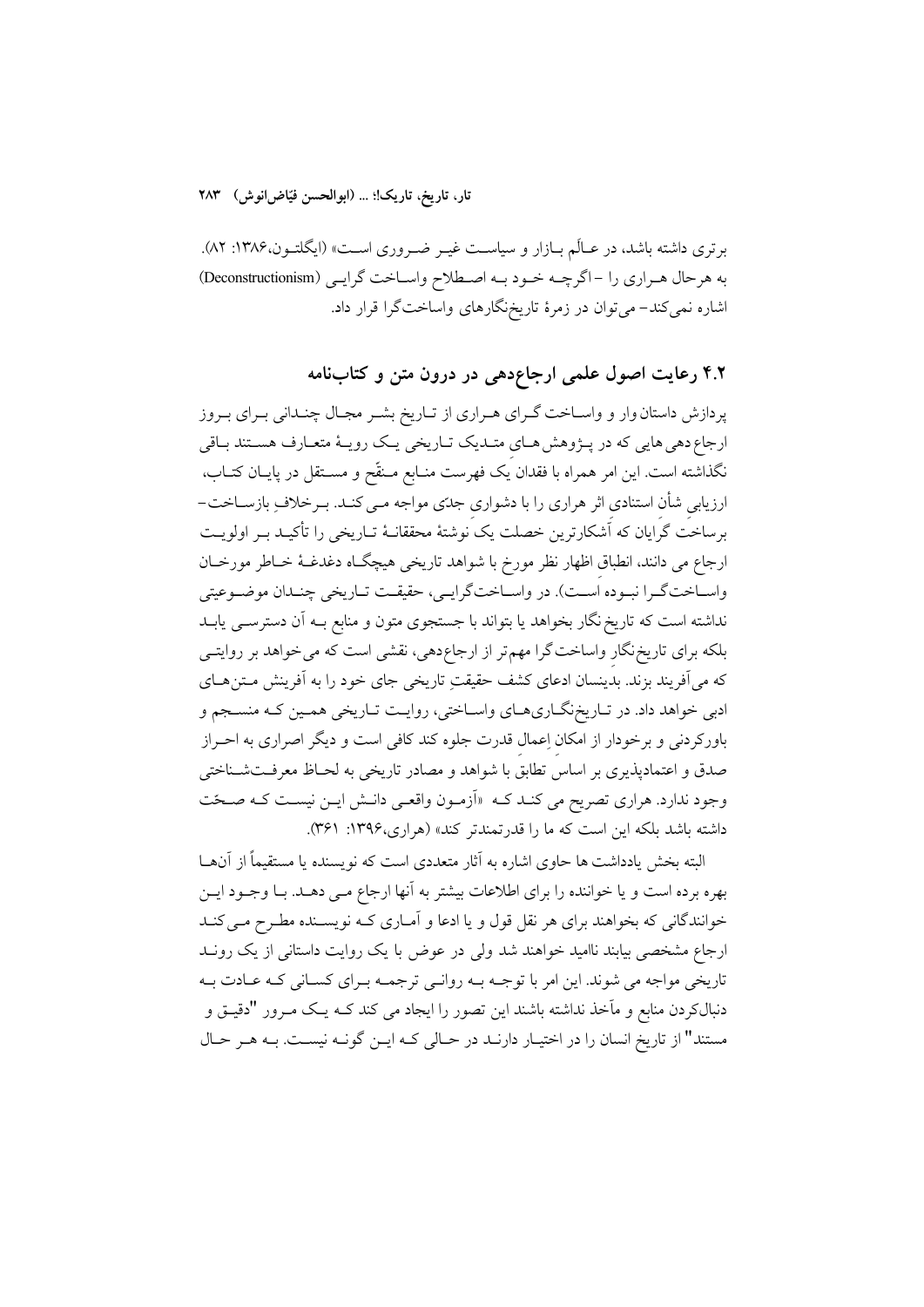۲۸۴ پژ*وهش نامهٔ انتقادی متون و برنامههای علوم انسانی*، سال ۲۲، شمارهٔ ۲، اردیبهشت ۱۴۰۱

عدمارجاع دهی و مستندسازی مُکفی در آثار هراری به جهت پژوهش روشمند تاریخی یـک نقيصة جلّتي محسوب مي شود.

3. تحلیل و ارزیابی محتوایی اثر

۱.۳ دربارهٔ محتوای کتاب

هراری در پی ارائهٔ پروژهای واساختی و بدیع از سرگذشت انسان در بستر دگرگونی هـای عالم طبیعت با تمرکز بر تحولاتی است که گونهٔ انسان خردمنـد یعنـی همـین انســان کنــونی (بهعنوان گونهٔ برتر در شجره نامهٔ ۳ گونههای مختلف انسان) پشت سـر گذاشـته و ایـن کـه ظرفیــتهـا و امکانــاتی کــه در پــیش روی او قــرار گرفتــه اســت چگونــه آینــده او را رقــم خواهد زد. حتی مروری بر مباحث متعددی که هراری در کتـاب خــود عرضــه مــی کنــد در مجال اندک این مقاله واقعاً مقدور نیست اما ضروری است برای دریافتی اجمالی از محتــوای کتاب و نیز به این جهت که این مقاله، نقدی تاریخی بر طرحوارهٔ هراری است، درکـی از آن تقويم كيهاني(Cosmic Calendar) كه نويسنده طرحوارهٔ خود را در قالب آن پردازش ميكنـد ارائه شود:

| پدید آمدن ماده و انرژی(مِهبانگ)                                                   | 1۳/۵ میلیارد سال پیش |
|-----------------------------------------------------------------------------------|----------------------|
| شکلگیری کره زمین                                                                  | ۴/۵ میلیارد سال پیش  |
| پيدايش موجودات زنده                                                               | ۳/۸ میلیارد سال پیش  |
| آخرین نیای مشترک انسان و شامپانزه                                                 | ۶ میلیون سال پیش     |
| تكامل انسان در آفريقا                                                             | 7⁄0 ميليون سال پيش   |
| انسان از آفریقا پای به اوراسیا می نهد. تکامل گونههای مختلف انسان                  | ۲ میلیون سال پیش     |
| استفاده از آتش توسط برخی گونههای انسان                                            | ۸۰۰ هزار سال پیش     |
| نئاندرتالها در اروپا و غرب آسیا                                                   | ۵۰۰ هزار سال پیش     |
| تكامل يافتن انسانخردمند در أفريقا                                                 | ۲۰۰ هزار سال پیش     |
| آغاز تاریخ (به مثابه رخداد و تغییر)                                               | ۷۰ هزار سال پیش      |
| انقراض همه گونههای دیگر انسان و باقی ماندن انسانخردمند به عنوان تنها گونهٔ انسانی | تا ١٣ هزار سال پيش   |
| اولین پادشاهیها، پول، ادیان چند خدایی و خط؛ آغاز تاریخ (به مثابه علم)             | ۵ هزار سال پیش       |

تقويم كيهاني أ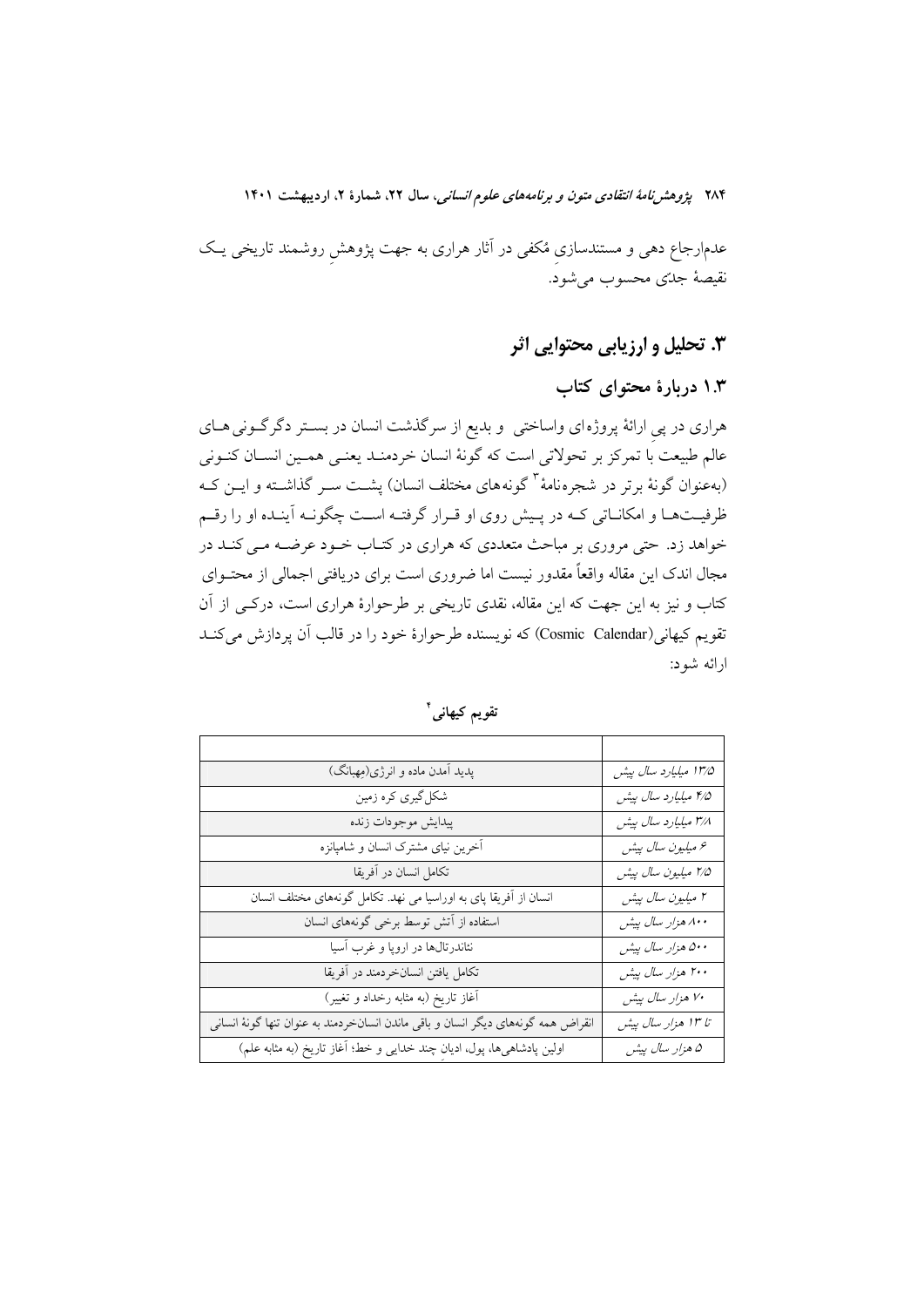هراری بحث اصلی اش یعنی سرگذشت انسانخردمند را از حدود ۷۰ هـزار سـال پـیش که انسانخردمند – بر طبق روایت او –از آفریقا به سطح جهـان پراکنـده شـد در طـی سـه تحول اساسی که وی با تعبیر "انقلاب" از آنها یاد میکند پی میگیرد. ایـن سـه مرحلـه در زندگی انسانخردمند را به طور خلاصه می توان چنین نمایش داد:

| انقلابهای سهگانه در زندگی انسانخردمند                                                                                                                      | گاهشمار                | مراحل |
|------------------------------------------------------------------------------------------------------------------------------------------------------------|------------------------|-------|
| انقلابشناختي: ظهور زبان؛ أغاز تخيلات [أغاز تاريخ به مثابه رخداد]؛<br>خروج انسانخردمند از آفريقا                                                            | از ۷۰۰۰۰ سال پیش       |       |
| انقلابکشاورزی: اهلی کردن گیاهان و جانوران؛ سکونت و یکجانشینی و<br>خط [أغاز تاريخ به مثابه علم]، بهسوى وحدت انسانخردمند با نظمپولى،<br>نظم سیاسی و نظمهذهبی | از ۱۲۰۰۰ سال پیش       | ۲     |
| انقلاب علمي: انسان خردمند با پذيرش ناداني خود كسب بيسابقهٔ قدرت را<br>أغاز میکند. همه زمین عرصهٔ تاریخی واحد میشود. ظهور سرمایهداری                        | از ۵ <b>۰۰</b> سال پیش | ٣     |
| انسانخردمند به سوي خداگونگي ميرود!؟                                                                                                                        | آينده؟!                |       |

## ۲.۳ میزان استحکام تحلیلها و تبیینهای ارائهشده در اثر

در مطالعهٔ آثار هراری یک اصل را نباید فراموش کرد: چنانچه قـرار باشــد میـان "اطلاعــات تاریخی" و "نظرورزیهای تاریخی" تمایزی قائل شویم باید گفت که هـراری بـا اطلاعـات تاریخی به گونهای رفتار میکند که نظرورزیهای او را متقن و طبیعـی جلــوه دهــد. بنــابرین کسی که به لحاظ اطلاعات تاریخی فقط وابسته بـه اطلاعـاتی باشـد کـه هـراری در اختیـار او می گذارد غالباً نمی تواند از فروافتادن در چنبرهٔ نظـرورزی هـای او در امـان بمانــد. شــرط اصلي براي مطالعـهٔ نقادانـهٔ كتـابِهـاي هـراري بـذل توجـه بـه نظريـهٔ تـاريخنگارانـه او و برخورداری از استقلال فکری در زمینه اطلاعات تاریخی است. چنانچــه خواننــده اطلاعــاتی افزون بر آنچه هراری در کتاب خود عرضه میکند داشته باشد درمی پابد که نتیجهگیری های هراری به لحاظ اصول تبیین تاریخی همواره بی عیب و نقـص نیسـت و ایــن توانــائی را در خود می یابد که با نقد اطلاعـات تـاریخی او، نظریـهٔ تـاریخ نگارانـهٔ او را هــم در بوتـهٔ نقـد قرار دهد.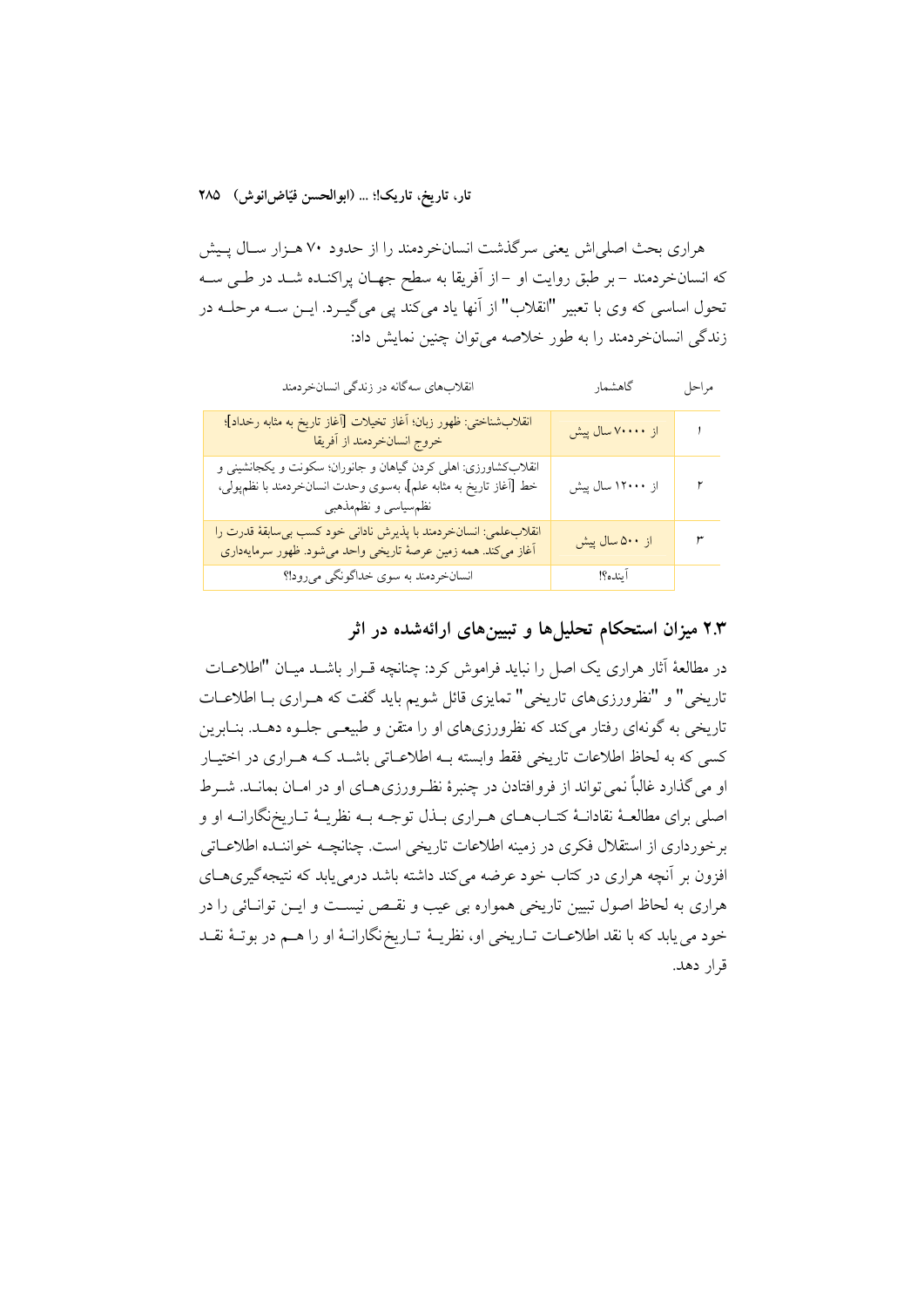۲۸۶ پژوهشرن*امهٔ انتقادی متون و برنامههای علوم انسانی،* سال ۲۲، شمارهٔ ۲، اردیبهشت ۱۴۰۱

## ۱.۲.۳ نقد نحوهٔ کاربست نظریهٔ تکامل

در تلقى رايــج در برخــي از محافــل علمــي، نظريــهٔ تكامــل گرايــي(Evolutionism) و نظريــهٔ آفرینشباوری (Creationism) به عنوان دو بدیل ناهمساز برای توضیح پدیدهٔ حیـات در نظـر گرفته می شوند. به گونهای که اگر کسی نظریـهٔ تکامـل را پذیرفتـه باشــد نمــی توانــد نظریــهٔ آفرینش را بپذیرد و اگر کسی خلقتباور (آفرینش،باور) باشد، نظریه تکامل را منـافی بـاور و ايمان ديني تلقى خواهد كرد. در اين نحو مواجهه با پديدهٔ حيات، علـم و الحـاد و تكامـل و مـادهبـاوري در يـک سـو و ديــن و ايمــان و خلقــتبـاوري و معنــاطلبي در ســوي ديگــر قرار می گیرند. مؤیدات و تصریحات متعددی در آثار هراری وجود دارد که به نظر مـی رسـد هراري نيز همين نحو مواجهه را يذيرفته است و نظريه تكامل را كاملاً مادهباورانــه و الحــادي به خدمت گرفته است. اما در یک مقالهٔ مدعی نقد تاریخی این نحو کاربســتِ نظریــهٔ تکامــل چه نقدی را متوجه هراری می کند؟ بایـد گفـت نظریــه تکامـل بــه خــودی خــود نظریــهای الحادي نيست و در مورد بسياري از ادعاهايي كه الحادباوران به أن تحميــل مــي كننــد مطلقــاً خنثی محسوب می شود.

ایـن نظریـه هـیچ ادعـایی در بـاره ایـن نـدارد کـه آیـا فراینـد تکـاملی را یـک طـراح بهراه انداخت یا خیر و نیز ادعایی در این باره ندارد که آیا خدا مکانیسمهای تکامل را به معنایی تمام عیار هدایت میکند یا خیر. این نظریه هیچ ادعایی در این مورد ندارد ک تکامل میتواند منشأ ماده یــا قــوانین جهــان را تبیــین کنــد. در واقــع نمــیتوانــد چنــین ادعایی بکند، چون چنین پرسش،ایی خارج از موضـوع و روششناسـی علمـی اسـت (سوييتمن،١٣٩٩: ٨٨).

اما در تاریخپردازی هراری نوعی برداشت مادهباورانه، فاقد معنا و غیرغایتمنـد از حیــات بشر بر نظریهٔ تکامل بار شده است و تبعات خاصی در نظریهٔ تاریخی و نتیجه گیـریهـای او ایجاد کرده است که شایسته امعان نظر جدتی است. هراری هیچ تلاشی برای اثبـات رویکـرد مادهباورانهٔ خود صورت نمیدهد. بـرای او صِـرفِ نابــاوری بــه نظریــهٔ اَفــرینش و خلقــت موجودات، مجوزي بـراي اتخـاذ رويكـرد الحـادي بـه نظريـه تكامـل بـه دسـت مـىدهـد درحالی که به لحاظ منطقی حتی رد کردن مستدل یک نظریه، لزوماً به معنــای اثبــات منطقــی نظریهٔ بدیل نیست. هر نظریهای برای اثبات خود باید مبتنی بر استدلالهــای ایجــابی باشــد و نــه صــرفاً ســلبي. هــراري حتــي اســتدلالهــاي ســلبي هــم در رد افكــار أفــرينش باورانــه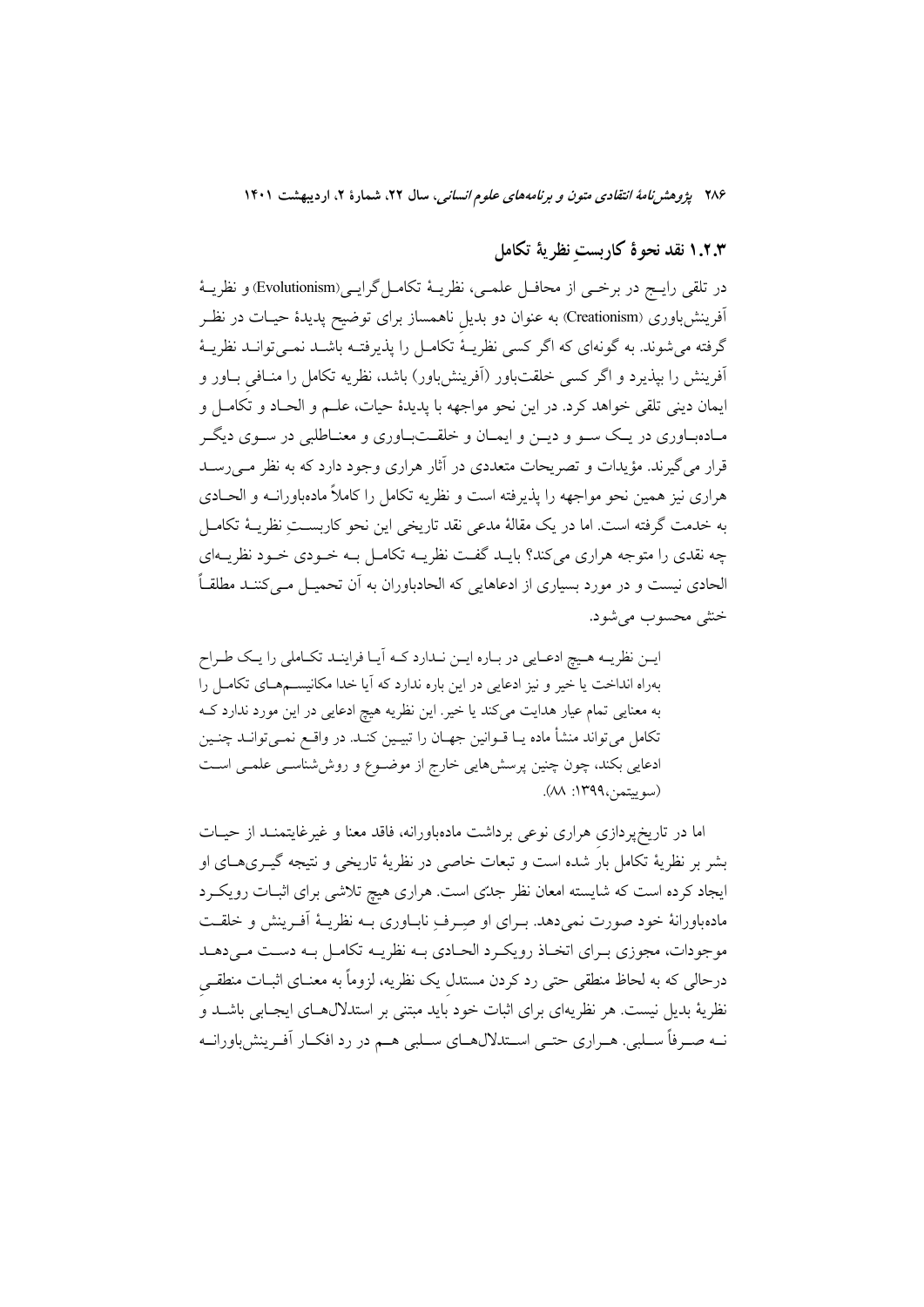عرضه نمي كند. بلكه صرفاً أن را ناديــده مــي&يــرد و يــا حــداكثر أن را «فقــط داســتانهــايي اختـراعشـده» (هـراري،١٣٩٧: ٢۴۵) راجـع بــه مبـدأ و غايــت هسـتي دانســته و از ايــنرو اشکالی نمیبیند که به جای آن، داستان مختار خود را قرار دهــد. بــه لحــاظ علمــی پــذیرش نظریهٔ تکامل گرایی مادهباورانه هم، به خودی خود اشکالی را متوجـه شــخص نمــیکنــد امــا هنگامی که استفادهکنندگان از این نظریه بخواهند دعاوی خاصی را بر آن نظریه تحمیل کننـد باید منتظر اتفاقات خاصی بود که میتواند روند و نتایج یک فعالیـت علمـی را تحـت تـأثیر قرار دهد. به همان میزان که نادیده گرفتن شواهد مادی مؤیدِ نظریهٔ تکامل غیرمنطقـبی اسـت، این که انتظار داشته باشیم تلقی مـادهباورانــه از نظریــهٔ تکامــل چیزهــایی را تبیــین کنــد کــه منطقاً نمي تواند تبيين كند هم غير منطقى است.

از مهمترین تبعاتِ نظری برآمده از تکامل گرایسی مـادهبـاور در روایـت هـراری، ادعــای تصادفی بودن روند تکامل و غیرغایتمندبودن جریان هستی و تاریخ است. بـه لحـاظ علمـی نظریهٔ تکامل شاید نظریــهای روشــنگر در بحَـث خاســتگاه گونــههــا و ارتبــاط گونــههــا بــا یـکدیگــر باشــد امــا مســلماً نمــیتوانــد دلیلــی منطقــی و حتــی مســتندات علمــی بــرای غيرغايتمنـدبودن ايـن رونـد عرضــه كنـد. همچنـين اگـرچـه نظريـهٔ تكامـل در بحـث از ویژگی،های فیزیولوژیک گونهها و تبدلاتِ جسـمانی اَنهـا نظیـر سـاختار اسـکلتی، دسـتگاه هاضمه و تغییرات اندامها بر شواهد قابل اعتنایی استوار است امـا موضــوعاتی چــون منشــأ ماده و كيفيتهاى فوق|لعادهٔ انسان مانند عقل، قدرت تكلم، منطق، اختيار و فاعليت اخلاقبي مسائل دشواری را در برابر تکامل گرایی مادهباور قـرار مـیدهنـد کـه مـادهبـاوران بـه دليـل عدمپذیرش چیزی فراتر از ماده نمیتوانند مدعی تبیـین آنهـا گردنــد. هــراری کــه مــیدانــد مستدل کردن این موضوعات و کیفیتهای انسانی از طریق فرایند تکامل امکان پـذیر نیسـت از این مباحثِ جدّی با سهلِانگاری و داستانپردازی رد میشود. امـا داسـتان هـراری از ایــن مقاطع زندگانی انسان خردمند هر چقدر هم جذابیت ادبی داشته باشـد تـوان اقنـاع علمـی و تاریخی ندارد. این موارد اجازه میدهد کـه بـه عنـوان اَسـیب روشششـناختی از رخنـههـای موجود در شواهد و از رخنهپوشیهای هراری در تبیین تاریخ انسانخردمند سـخن بگــوئیم. این موضوع این باور را تقویت میکند که هراری عملاً با رویکرد مادهباورانــه و الحــادی بــه نظریه تکامل، این نظریه را نه به عنوان یک تئوری علمی بلکه به سان یک ایــدئولوژی و یــا فلسفهٔ تاریخ در استخدام تاریخپردازی خود قرار داده است<sup>۹</sup> از ایــن جنبــه کــه بــه موضــوع بنگریم این پرسش هم که این اثر تا چه میزان بـا ارزشــهای اســلامی ســازواری دارد<sup>۶</sup> پاسـخ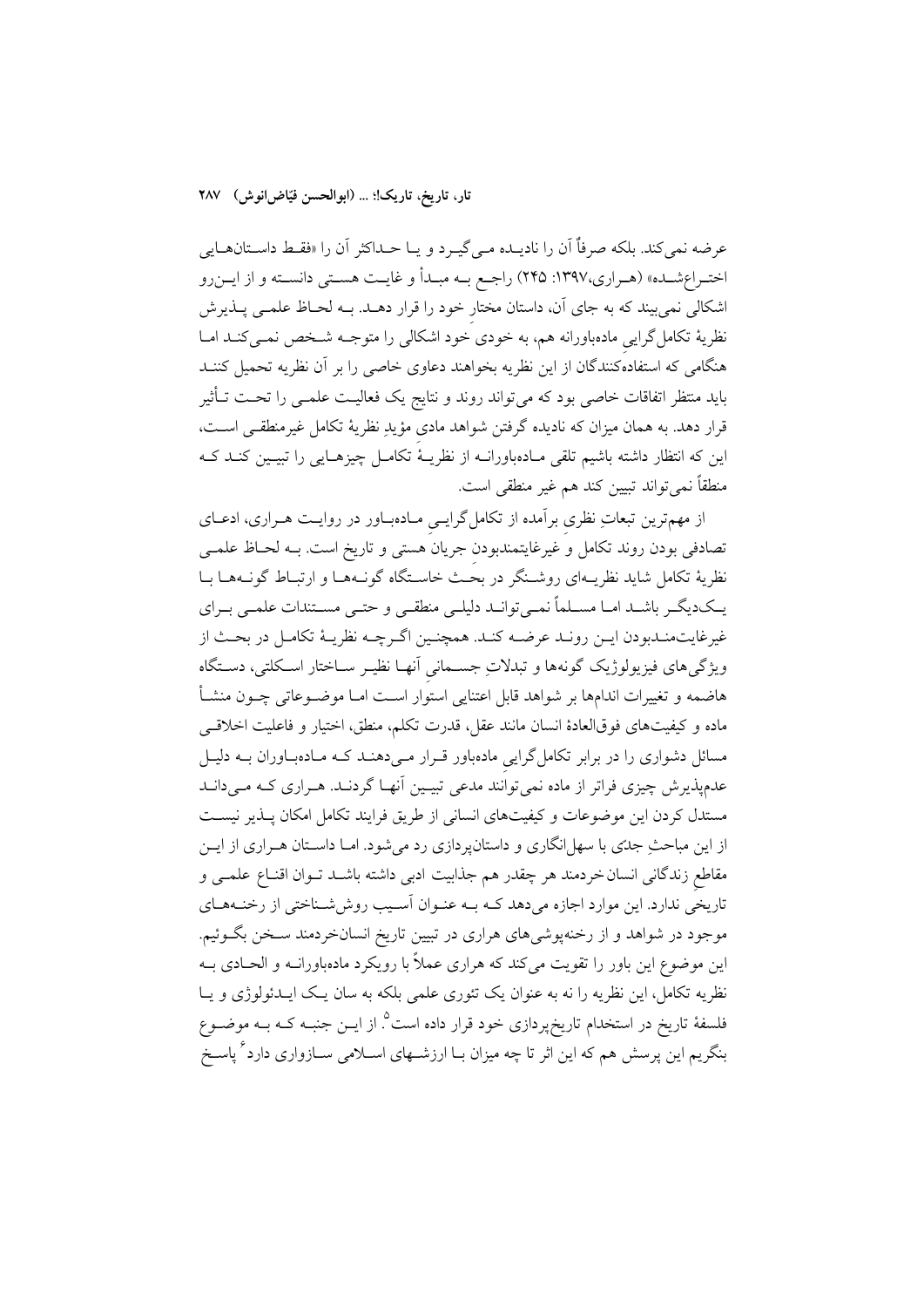خود را دریافت می کند: روایت هراری به واسطه طرد هـر گونـه حقیقـت و معنـای ذاتـی از تاریخ بشر نه تنها با ارزش های اسلامی بلکه با هیچ نگاه معنوی و الهی همخـوانی نـدارد. بــا این همه در مقالهای با رویکرد نقد تاریخی، تلقـی مـادهباورانـه و الحـادی از نظریـه تکامـل نه لزوماً به دلیل پی[مدهای عقیدتی آن بلکه عمدتاً به واسطه تبعات روششسناختی آن اســت که باید مورد توجه قرار گیرد و نقد حاضر بر تکامل گرایی مـاده بــاور هــراری نیــز ناشــی از مضایق روششناخت<sub>ی</sub> و فروبستگیهای معرفتی آن است.<sup>ٔ</sup>

کاربستِ ایدئولوژی ردپـایی از آنچــه در محافــل آکادمیــک بــه اَن ســوگیری غیرعلمــی می گویند را نشان میدهد. البته برای هراری که «آزمون واقعی دانش» را در این مـیدانــد کــه «ما را قدرتمندتر کند» (ر.ک:هراری،۱۳۹۶: ۳۶۱) و التزام به «علم خـالص» را ویژگـی اذهـان «سادهانبدیش» می دانبد(ر.ک: هـراری، ۱۳۹۶: ۳۷۸)، تصـریح بـه ضـرورتِ یـک رهیافـت ایدئولوژیک در فعالیت علمی چندان دشوار نیست. از اینور می نویسد: «علـم از تعیـین اولویت های خود ناتوان است و بنابر این نمی تواند مشخص کند که با یافته هایش چــه کنــد» و ادامـه مـىدهـد كـه: «تحقيقـات علمـى تنهـا در پيونـد بـا ديـن يـا ايــدئولوژى معينـى رونق مي گيرند. ايدئولوژي هزينه تحقيق را توجيه مـي كنـد» (هـراري، ١٣٩۶: ٣٨١). بايـد از هراری سپاسگزار بود که بدون پنهان شدن در پشـت نقـاب عینیـت علمـی بـه صـراحت از تمایل خود برای کاربستِ ایدئولوژی در تاریخپردازی خود دفاع مـیکنـد و از ایــن رو کــار خوانندهٔ ناقد را سادهتر می سازد. بنابرین فقط باید دریافت که کدام ایدئولوژی توجیـه کننـدهٔ دريافتهاي نويسنده است؟! (رک: ادامه مقاله مبحث: ٣–۶– ٢–).

## ۳.۳ پروسے ابعاد آموزشے اثر

در مواجههٔ نخست با کتاب *انسان خردمند* این کتاب نـوعی تـاریخ عمـومی انسـان و جهـان تلقی می شود که سرگذشت انسان را از دیرینه ترین روزگار تا اکنون روایـت مـی کنـد. امـا – هرچند نویسندهٔ کتا*ب انســان خردمنــد* بــه صــراحت ادعــای ارائــهٔ فلســفهٔ نظـری در مــورد تاریخ ندارد –از آنجایی که با رویکرد کلان و با برخورداری از عقبگاه نظری تکامـل گرایانــه به تاریخ بشر می پردازد اثر او می تواند در حوزهٔ مطالعات فلسفهٔ نظـری تـاریخ جایگــاهـی را به خود اختصاص دهد. همچنین با توجه به نحوهٔ برخورد او با روایت کردن تاریخ بــه روش واساخت گرایانه، این اثر محمل خوبی برای پرداختن به مباحث فلسفهٔعلـم تـاریخ و مباحـث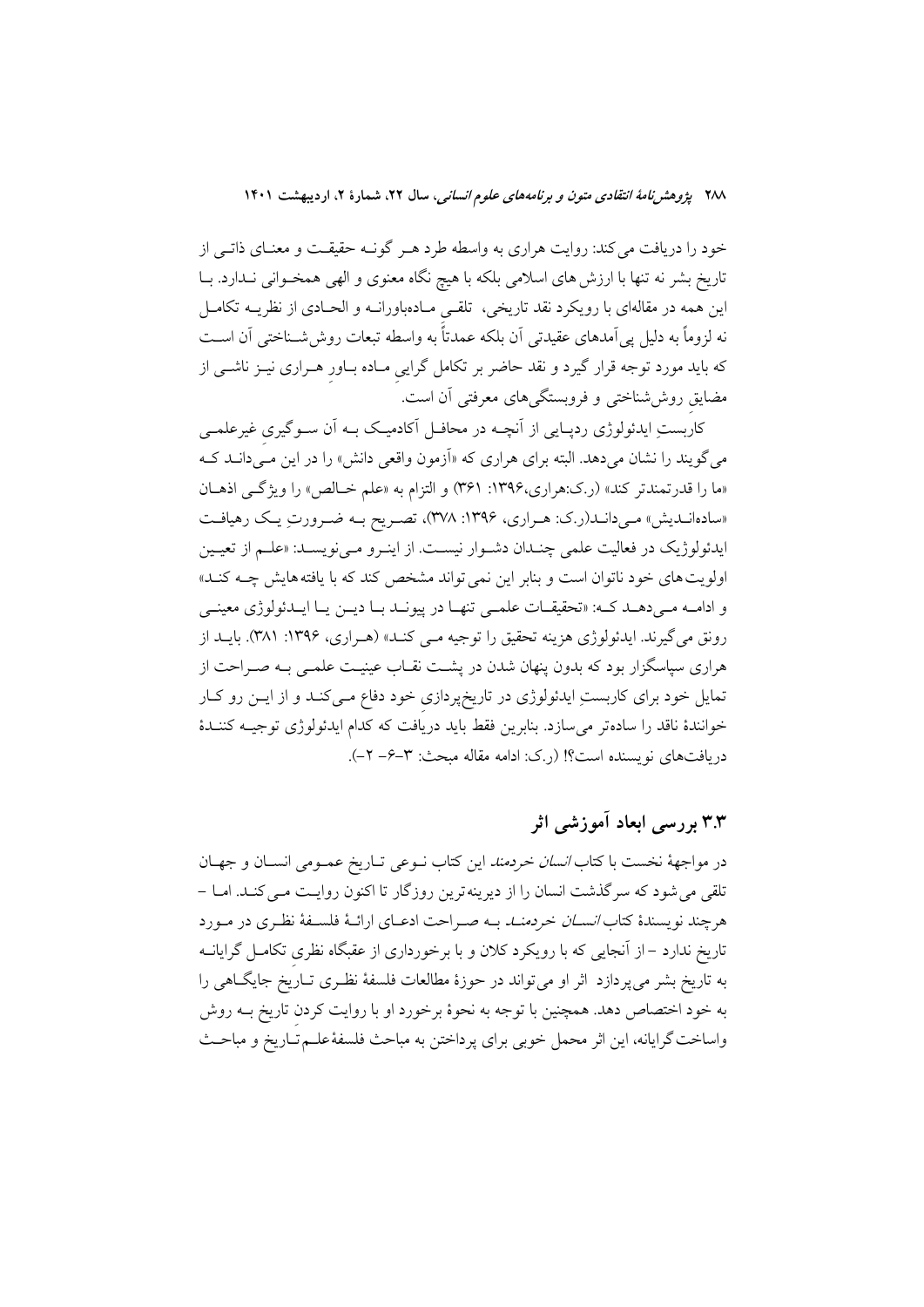روششاختی تاریخ فراهم میکند. از بُعد اَموزشی، کتاب بـرای افـاده مقصـود از تصـاویر و نمودار ها و جداول و نقشه ها بهره برده است. اما تصـاویر نسـخهٔ ترجمـه شـده بـر خـلاف نسخهٔ زبان اصلی، به صورت سیاه و سفید درج شده است که این امـر هـر چنـد در کـاهش قیمت اثر مثبت داشته است ولی در برخی موارد از جمله نقشههـا بــه کیفیــت انتقـال مفهــوم لطمه زده است. در یک مورد نیز عناوینی که برای نمودارهای مربوط به رابطهٔ میـان تولیــد و سـود در اقتصـادهاي مـدرن و پيشـامدرن ارائــه شـده اسـت، جابــه جـا درج شــده اسـت.  $(2.2)$ . هراری، ۱۳۹۶: ۴۳۲).

۴.۳ مسئلهمندی کتاب و پاسخگویی به نیازهای علمی و کاربردی کشور

برجستگی غیر قابل انکار *انسان خردمنــاـ* پیونــد وثیقــی اســت کــه بــا دغدغــههــای امــروز و دلنگرانی های فردای بشـر برقـرار مـی کنـد. بـرای هـراری پـرداختن بـه تـاریخ از آنجـایی ضرورت می یابد کــه راهــی بــه فــردا و کشــف فرصــتحــای آن بگشــاید. ایــن کــه نظریــهٔ تاریخنگارانهٔ او را نقد کنیم مجوزی برای انکار این ضرورت به دست نمـیدهــد. بــا وجــود این به نظر می رسد که ا*نسان خردمند* به نوعی به دنبال بنبست(دایی از تمـدن سـرمایهداری هم هست. از آنجایی که دفاع از ایدههایی نظیر "پایان تاریخ" برای ارائه کننـدگان آن هــم بــه بن بست رسیده است، هراری به گشودن راهی برای برون رفت از این بن بست مـی اندیشـد؛ راه<sub>ی</sub> که در اثر بعدی خود با عنوان *انسان خداگونه* از آن رونمایی کرده اسـت. بــا توجــه بــه علاقهٔ روزافزونی که در چند دههٔ اخیر در برخی از محافل علمی کشـورمان دربـارهٔ مباحـث تمدنی و آیندهیژوهی به وجود آمده است کتاب *انسانخردمند مـی*توانــد بــه عنــوان محملــی برای نقد و نظر بیشتر در این زمینه جای خود را به خــوبی در چنــین محــافلی در کشــورمان ىاز كند .

## ۵.۳ ارزیابی نظم منطقی و انسجام درونی بخشهای مختلف کتاب

کتاب به لحاظ وفاداری به یک سیر زمانمند از سرگذشت بشر موفق ظـاهر مـی شــود. روش واساختی، داستان پر دازانه و تقلیل گرایانهای که هراری در پر دازش تاریخ انسان خر دمند به کبار بسته است هر چند کاستی هایی را به لحاظ روش شناختی بر کار او تحمیل کرده است امـا از آنجایی که دست او را برای عرضهٔ روایت داستانی اش باز گذاشته است نـوعی سـادگی و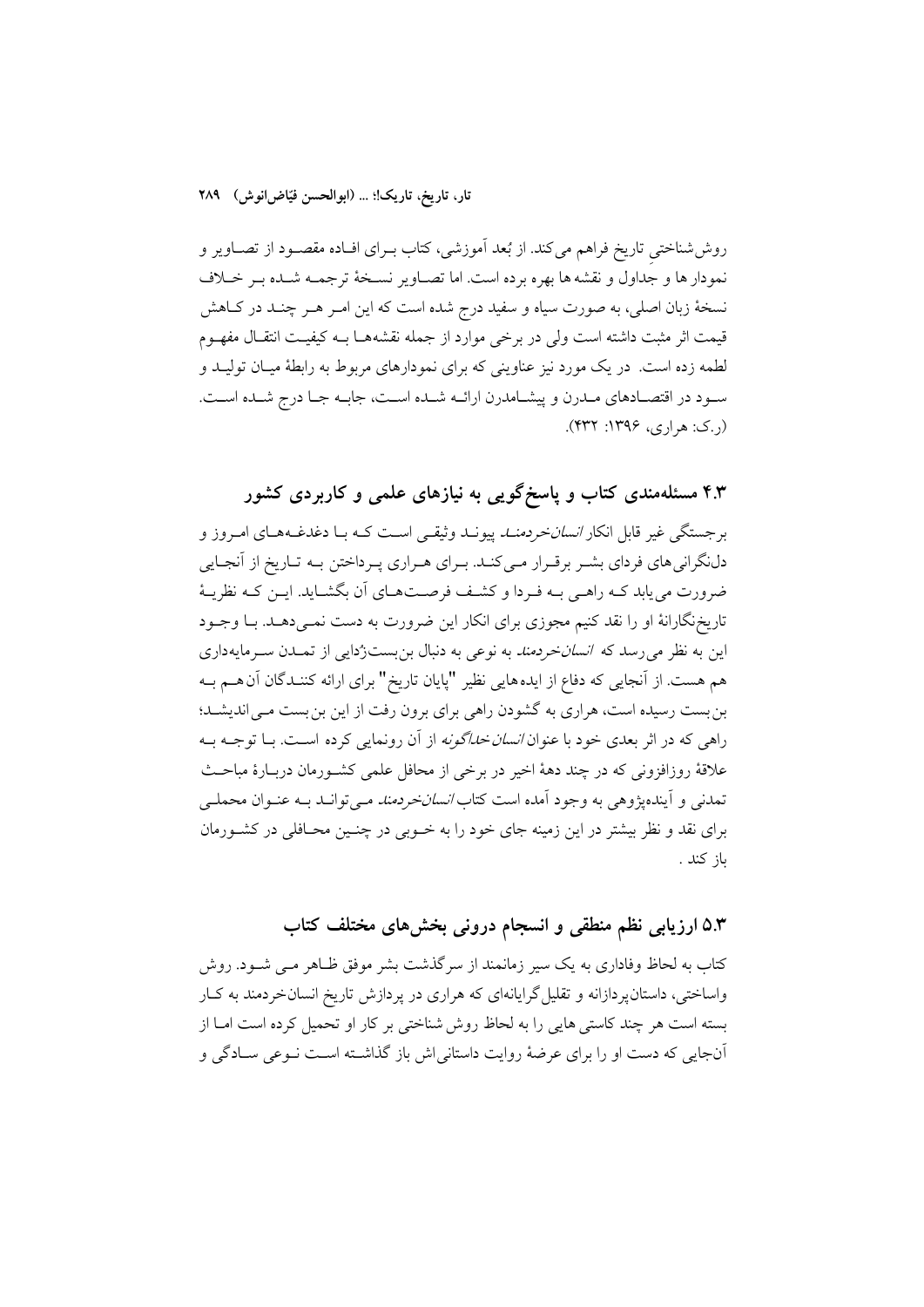همگونی را به اثر او بخشیده است. میتوان گفت با رویکرد تاریخ،گاری واســاختی، هــراری توانسته است یـک داسـتان منسـجم، نواَورانــه و اثرگــذار –و البتــه نــه همــواره صـحیح – عرضه کند.

### ۶.۳ مبانی و پیشفررضهای علمی و یژوهشی

با توجه به این که مقاله حاضر از منظر فلسفهٔ انتقادی تاریخ به نقد *انسانخردمنــد مــی*پــردازد لازم است در مورد استفاده هراری از مفهوم "تـاریخ" توضـیحی ارائـه شـود. بـا عنایــت بــه دو مفهومی که از تاریخ سراغ داریم (تاریخ به مثابه "رخداد" و تاریخ به مثابه "علم")، بــرای هراری ظهور زبان و تخیل، آغاز تاریخ به مثابــه رخــداد اســت<sup>٧</sup> و ابــداع خــط، آغــاز تــاریخ بهمثابه علم و نهایتاً این «خط [بود که] تاریخ را به وجود آورد» (پوکنر،۱۳۹۹: ۷۳). بــا تمرکــز بر "تاریخ به مثابه علم" میتوان مقاطع سهگانهای را در اثــر هــراری بازشناســی کــرد: مقطــع پیشاتاریخی (قبل از ابداع خط)، مقطع تاریخی (از ابداع خـط تــا کنــون) و مقطــع پســاتاریخ (آینده).

با اين توضيحات اكنون مي توان عنوان مقالة حاضر را ايضاح كرد: عنوان اصلى ايـن نقــد (تـار، تـاريخ، تاريـک) بيـانگر نـوعي ارزيـابي در مـورد نحـوۀ پـردازش هـراري از همـين مقاطع سهگانهای است که در کتاب خود به آنها پرداخته است: **تار**؛ تأملاتی بـر آراء نویســنده در مورد مقطع پیشاتاریخ، **تاریخ**؛ نقد و نظری بر ملاحظات نویسنده دربارهٔ مقطع تــاریخی و <mark>تاریک</mark>؛ نقدی بر دیدگاه نویسنده در باب آیندهٔ بشر. دلالت این واژگان این گونــه اســت کــه آراء نویسنده در مورد مقطع پیشاتاریخ، مبهم و رازآلود و در مورد مقطع تاریخی، دارای ایــدهٔ تاریخی و در مـورد اَینـدهٔ بشـر، نگـرانکننـده و تهدیـداَمیز اسـت. ایـن عنـوان هــمچنـین تلمیحی دارد به هشـدار ژان ژاک روسـو(م: ۱۷۷۸) بـه کسـانی کـه در عصـر روشـنگری بـا جايگزين كردن "هوش محض" به جاي "حكمتِ ناب"، شيفته و شيداي دسـتاوردهاي علـم نوین شده بودند و به عواقب تیره و تاریک این روند نمی اندیشیدند؛ در خطـاب بــه مــدعیان خرد در عصر روشنگری، روسو «هشدار داد که در این نســل شــما سرمســت خواهیــد شــد. معاصران شما به نقدتان خواهند برخاست و آیندگان در تاریکی فرو خواهند رفت» (بهنقـل|ز محمدپور، ۱۳۹۶: ۲۲۷). مطالعهٔ برخمی مواضع کتـاب *انســانخردمنــد* ايــن احســاس را بــه خواننده منتقل می کند که گویا هراری نیز از آن سرمستی و شیدایی بی بهره نیست!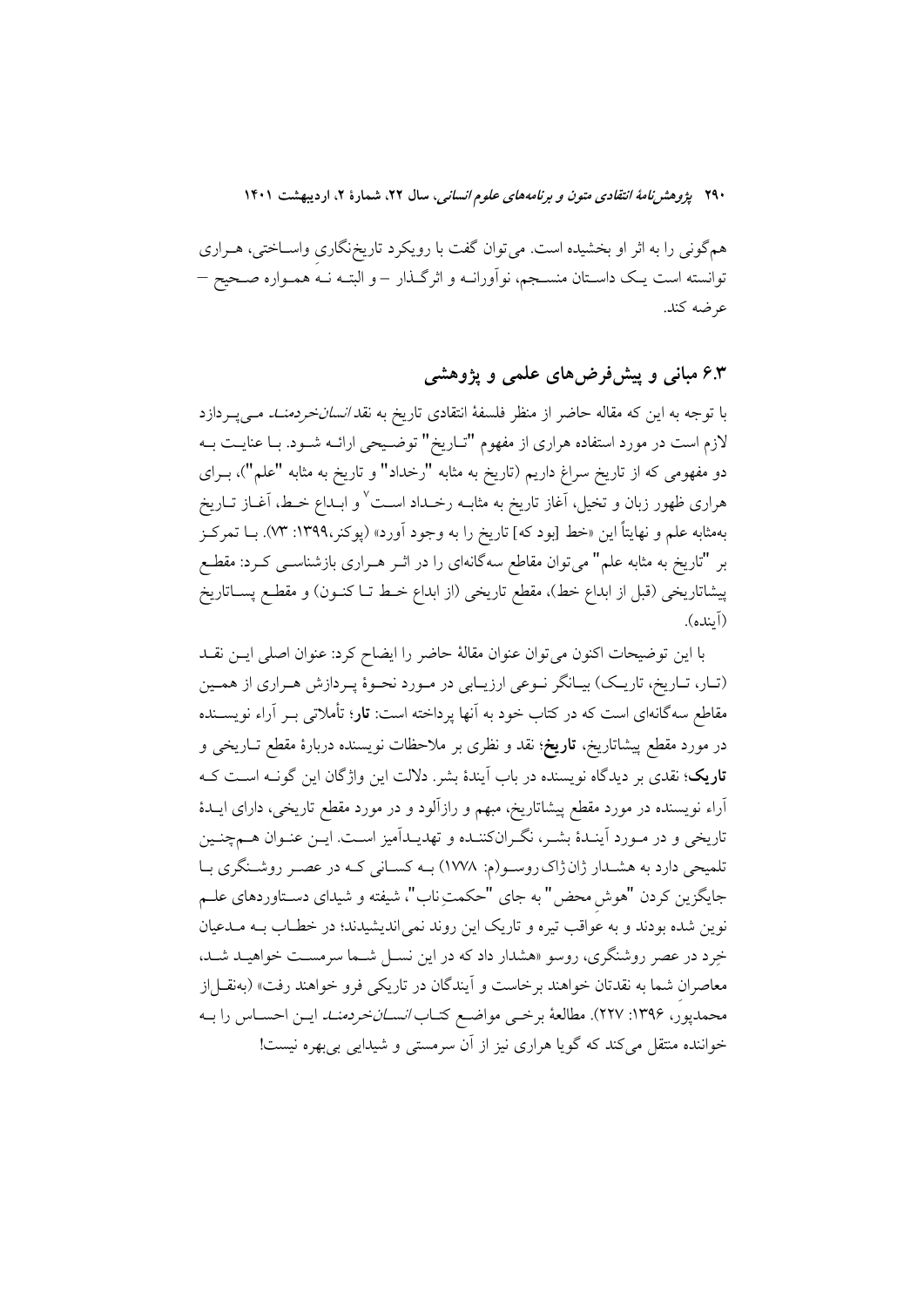#### ۶.۳. تار

اطلاعاتی که هراری از مقطع پیشاتاریخی میدهــد غالبــاً مبتنــی بــر حدســیات و تخــیّلات و استفاده حداکثری از مستندات حداقلی است. از این رو هر چند به لحاظ داستانی و تخیلـی جالب توجه است اما از منظر هدف علم تاريخ كمتر توان اقناعي دارد. همواره هــدف تــاريخ به سان یک دانش، بــه دســت دادن تبینــی زمانمنــد از "علــل و دلایــل تغییــرات" در رفتــار انسانهای گذشته عمدتاً بر اساس اسناد مکتوب بــوده اســت. امــا ورود مورخــان بــه دوران پیشاتاریخ به ویژه با اتکاء به سـنگوارههـای دیـرین|نســانشــناختی (Paleoantropological) و دانش(نتیک حتی اگر از بحث مشروعیت علمی آن بگذریم^هیچگاه نتوانسـته اسـت چنـین هدفی را برآورده کند. گذشته از اختلافات جدتی کـه میـان ایــن دو شــاخه از دانــش بشــری (دیرین|نســانشناســی و ژنتیـک) بــرای نحـوه دسترســی علمــی بـه اعمــاق گذشــته انســان وجود دارد آنچه دستاوردهای آنها را از منظر علم تاریخ نابسنده مـیکنـد عـدم امکــان ارائــهٔ دلایلی برای "انتخابهای بشر" است. نه اسناد سنگوارهای و نــه آنــالیز ژنــوم انســانی چنــین امکانی ندارند.

ذات انسانیت حاصل تعامل متقابل سه چیز است –نه یکی و نه دو تـا بلکـه ســه چیــز: وراثت و ژنتیک، محیط و اختیار و آزادی اراده. غفلت ورزیدن از هر یک از این ســه بــه افتادن در کورهراهی از تفکر مبهم ومغشـوش بـا پیامـدهای خطرنـاک منجـر مـیگـردد (پیترز،۱۳۹۶: ۲۳).

با توجه به تأکیدی که هراری بر نقش فرهنگ (اراده و اختیار) در ورود انســان بــه دروان تاریخی (تاریخ به مثابه رخداد) میگذارد، فروکاستن رفتار انسـان بـه سـان تـابعی از عوامـل صرفاً محیطی و ژنتیکی مسألهساز میشود. اعتراف یکی از انسانشناسان برجسته به ایــن امــر قابل توجه است:

آنچه هیچ یک از آن دو –نه دانش ژنتیک و نـه دیـرینانسـانشناسـی –نمـیتواننـد انجام دهند در ماهيتِ خودِ تكامل نهفته است و آن بيان علت [دليل] تغييــرات اســت. ... برای تفسیر جامع و فراگیر بـه چیزهـایی بیشـتر از اسـناد سـنگوارهای و دانـش ژنتیـک نياز داريم. (رايش هُلف، ١٣٩۶: ٣٩٨ و ٣٩٩).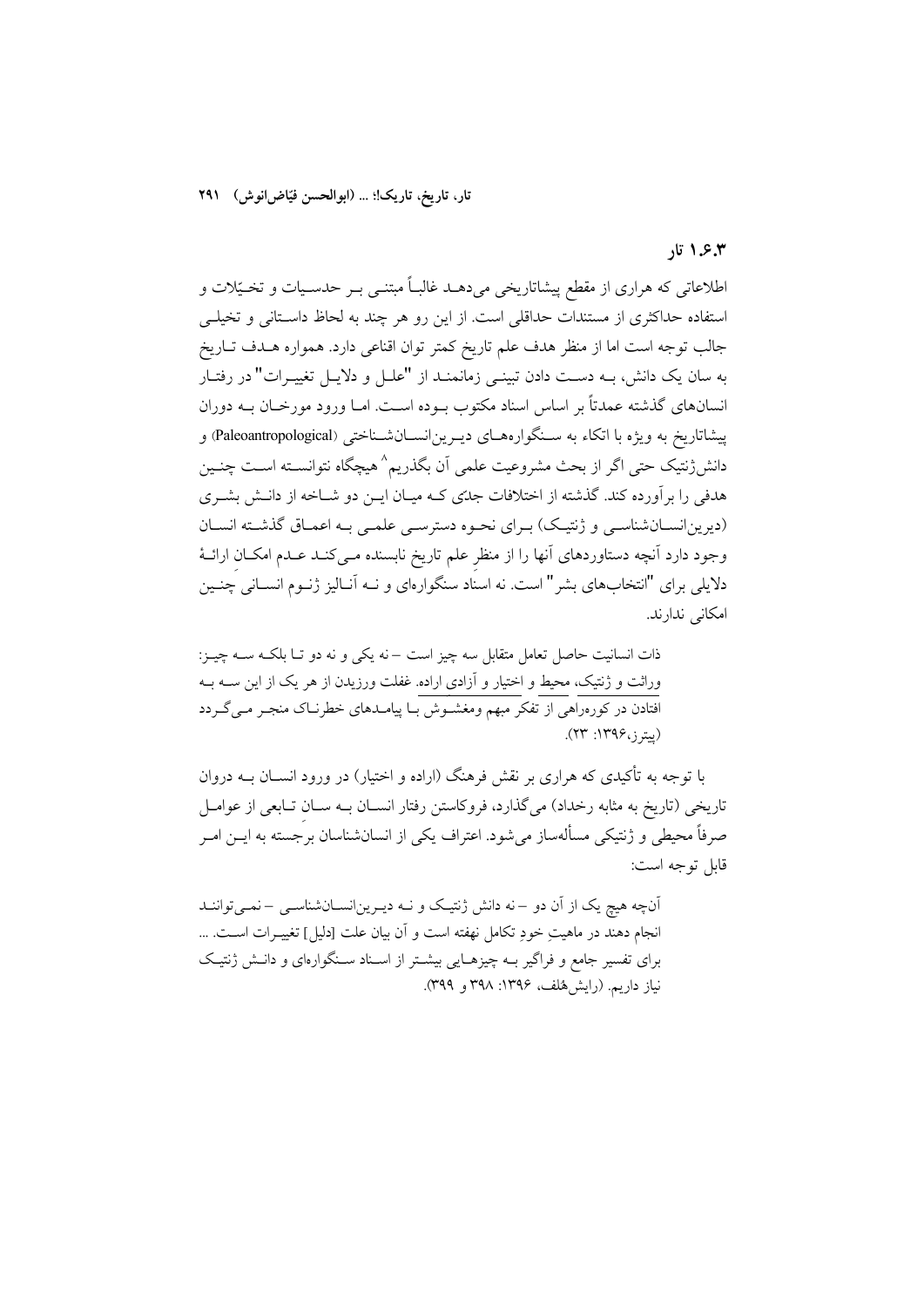نه تنها گاهشماریهای مختلف با فاصههای زمـانی چنـد ده هــزار سـاله کــه در مواضــع مختلف اثر هراری راجع به یک موضوع ارائه شده است این مقطع را در هالهای از تیرگــی و ابهام زمانی قرار میدهد<sup>۹</sup> بلکه فقدان و یـا کمبـود مســتندات –حتــی غیــر نوشــتاری – نیــز نتیجهگیریهای تاریخی هراری را تا سطح یک داستان تخیّلی فرومیکاهد. این نکتهای است که در مطاوی اثر هراری هم به آن اذعان شده است. نمونه هایی از اذعـان بــه ایــن امـر را در مواضع زیر می یابیم: (ر.ک: هراری،۱۳۹۶: ۷۶ و ۷۸ و ۹۴ و ۹۷ و ۹۸).

برای هراری با توجه به اهمیت تخیّل در متمایز کردن انسانخردمند از دیگ گونـههـای انسان این یک اصل است که: «هیچ حقیقتی ورای قوهٔ خیـال انســانخردمنــد وجــود نــدارد» (هراری،۱۳۹۶: ۵۶). از این رو بر این باور است که «همه ماجرا بر محـور داسـتانپـردازی و متقاعد کردن مردم به باورکردن آنهاست»(هـراری،۱۳۹۶: ۶۰) و در پایـان بــه ایــن رهیافــت تاریخنگارانه می رسد که: «مشکل در سر هم کردن داستان نیسـت، بلکـه در باورانــدن آن بــه دیگران است»(هراری،۱۳۹۶: ۶۱). نویسنده برای باوراندن داستان تخیلی به دیگـران دو نکتــه را توصیه می کند: اولاً هرگز اعتراف نمی کنیـد کـه ایــن صــرفاً یــک داسـتان تخیلــی اســت. ثانياً مردم را عميقاً اَمـوزش مـىدهيـد (ر.ک: هـراري،١٣٩۶: ١۶٩). مـىتـوان گفـت بخـش عمدهای از تلاشی که هراری در *انسانخردمند* به کار بسته اسـت ارائــهٔ همــین آمــوزش بــه مخاطب برای باوراندن روایت داسـتانی خـود بــه عنـوان *تــاریخ مختصــر بشــر* اســت! اگــر توجه کنیم که نویسنده از موضع یک تاریخدان مطلب ارائــه مــیکنــد درمــی\_بـابیم کــه ایــن قسمت از کتاب او فاقد وضوح تاریخی کافی است و در بهترین وضعیت بــه تعبیــر خــود او یک «قصر پوشالی» (هراری،۱۳۹۶: ۹۷) است! قصـر اسـت چـون جـذابیت داسـتانی دارد و پوشالی است چون فاقد تبیین مُقنِع تاریخی است این، همان قسمت تیره و تار است.

### ۲.۶.۳ تاریخ

هراری بخش عمدهای از کتاب خود را به تحلیلی از دوران تـاریخی زنـدگی انسـانخردمنـد (از ۵ هزار سال پیش تا کنون) اختصاص داده است. این مقطع از سرگذشت بشر بـه واسـطه دست٫سی به مکتوباتی که بتواند مافیالضمیر نویسندگانشان را در اختیـار مـا قــرار دهــد بــه درستی دوره تاریخی تلقی میشود. ویژگی اصلی دروان تاریخی دسترسی به حیـات درونــی (انگیزهها و دلایل رفتار) بشر است.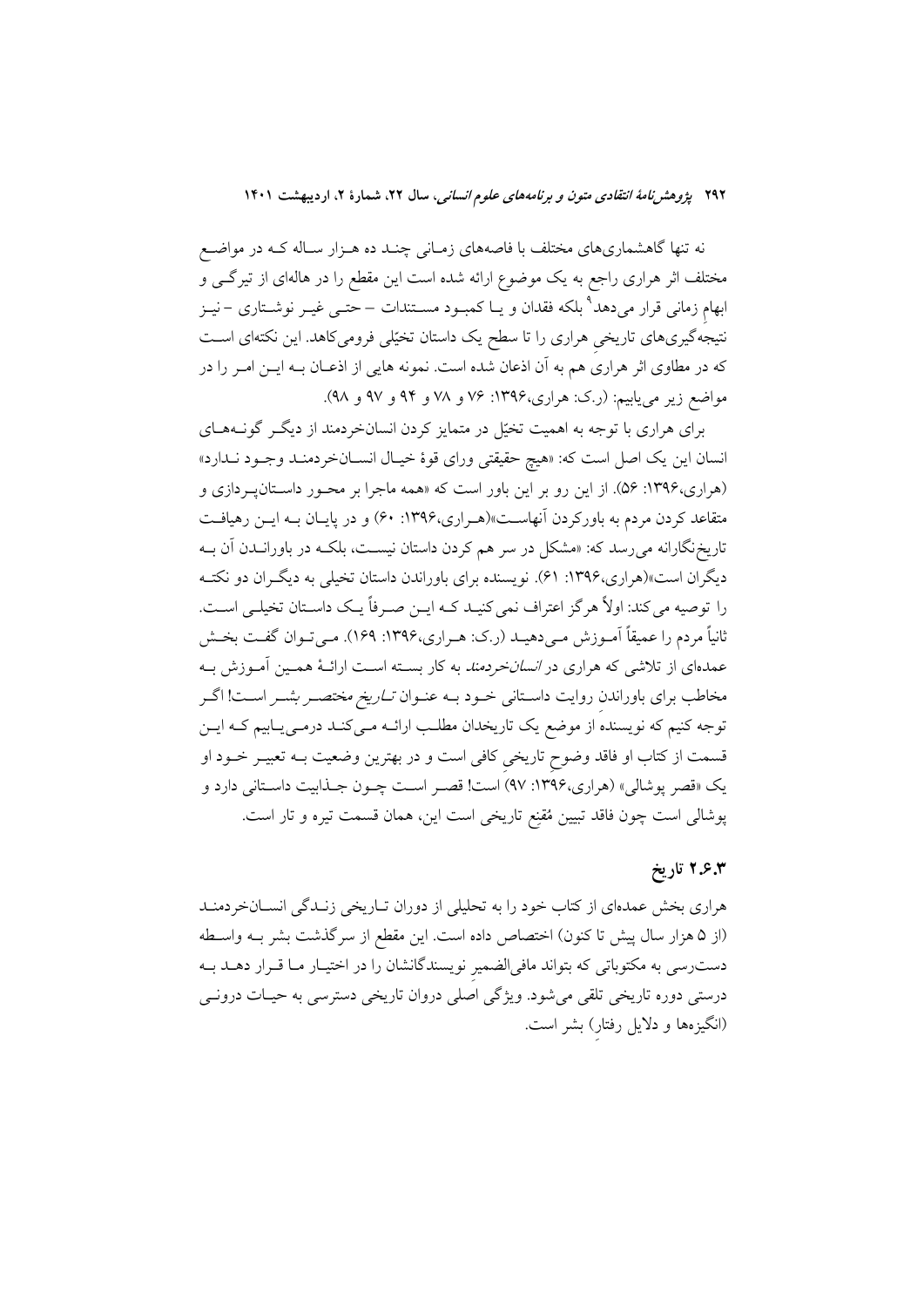«اختراع خط، سیر تکامل بشر را به دو دوره تقسیم میکند؛ دورانی کـه در آن هـیچ چیـز دستیاب و فهم پذیر نیست و دورانی که در آن به اذهــان و عقــول دیگــران دسترســی داریـــم» (يوكنر، ١٣٩٩: ٧٣ و ٧٤).

هـراري ويژگـي دوران تـاريخي را شــدّت يـافتن حركـت بشــر بــه ســوي وحــدت و یگانگی می داند و امپراتوری پارسیان را آغازگر روند «وحدت بنیادین کل دنیا» می شــمارد. او این وحدت را در سه نظم اقتصادی، سیاسی و مذهبی یی می گیرد. خلاصهٔ کـلام ایــن کـه: پول، امپراتوری و دین سه عامل بزرگ اتحاد بشر بوده است. هراری عمده نظمهـای مــذهبی را تا قبل از مدرنیته در بودیسم، مسیحیت و اسـلام سـراغ مـیدهـد. ایـن رونـد وحـدت از قرن ۱۵ میلادی شتاب بیشتری گرفته است(هراری،۱۳۹۶: ۲۳۸). هراری با تأکید بر موضـوع وحدت بنیادین کل دنیا به تدریج به سمت طرح این ایده می رود که در آینده مـدیریتهـای ملی و منطقهای جای خود را به مدیریت جهانی خواهد داد. هراری به وضوح از "ضـرورت شکل گیری یک امپراتوری جهانی" سخن می گوید؛ «بینش امپراتوری تسلط بر تمامی جهـان مي تواند قريب الوقوع باشد»(هراري، ١٣٩۶: ٢٩٢).

این بخش از کتاب هر چنـد بــه دلیــل شــیوه داســتانپـردازی خلاقانــه از بصــیرتهــای قابل توجه بي بهـره نيسـت امـا از آنجـا كــه وجــود شــواهد فــراوان، قيــوداتي را بــر ســر راه داستانپردازی قرار میدهند نویسنده به ناچـار نــوعی واســاختگرایــی در تــاریخنگــاری را بهمعرض نمایش میگذارد. به عبارت دیگر سعی میکند برای ایجاد پشتوانهٔ تاریخی ایــدهای که در باب اَیندهٔ بشر دارد (انسانخداگونــه)، نــوعی ســادهســازی و تقلیــل گرایــی دُر تبیــین تاریخی را در دستور کار قرار دهد. محور این دستورکار، کاربستِ مادهباورانهٔ نظریهٔتکامـل و بركشيدن أن تا حد يك ايدئولوژي است. قبلاً از قول هراري آمد كه: «تحقيقات علمـي تنهـا در پیونـد بـا ديــن يــا ايــدئولوژي معينــي رونــق مــي گيرنــد. ايــدئولوژي هزينــه تحقيــق را توجیه می کند» (هراری، ۱۳۹۶: ۳۸۱). اکنون زمـان یـی جـویی ایـن سـوال اسـت کـه کـدام ایدئولوژی راهبر تاریخپردازی هراری است؟ برای رسیدن به پاسخ باید به تحلیـل هــراری از تاریخ مدرنیته توجه کنیم. هراری گرچه تصدیق مـیکنـد کـه تـاریخ مـدرن بشـر بـه ویـژه «سيصد سال اخير عصر شكوفايي سكولاريسم» است و «اديان به طور فزاينده اهميت شان را ازدست می دهند» اما بلافاصله در توضیحی بسیار مهم می افزاید که: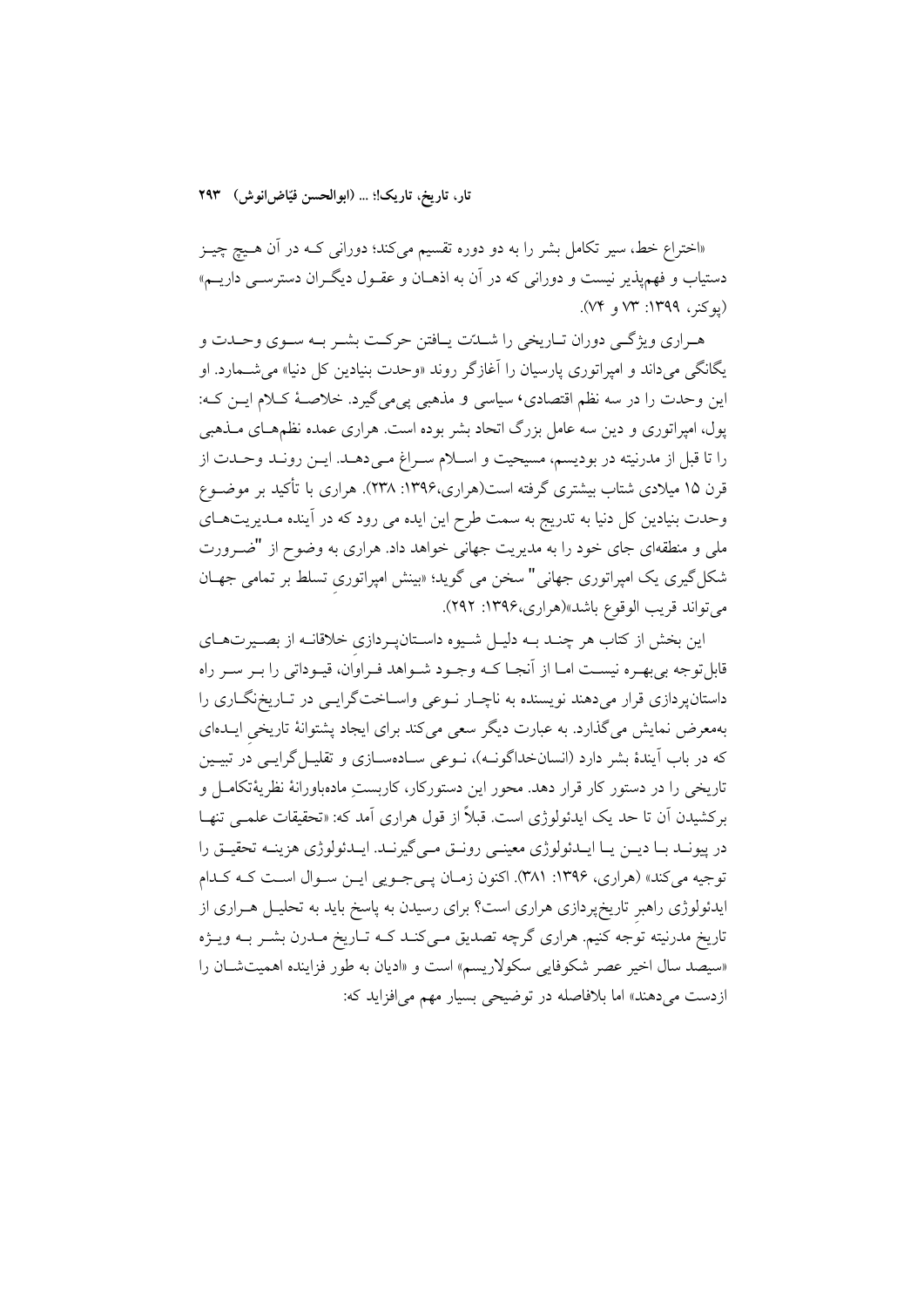«عصر جدید شاهد ظهور شماری از ادیان جدید مبتنی بر قانون طبیعـی مثـل لیبرالیســم، کمونیسم و سرمایه داری و ناسیونالیسم و نازیسـم اسـت. .... کمونیسـم شـوروی کـمتـر از اسلام دين محسوب نمي شود» (هراري، ۱۳۹۶: ۳۱۹).

از نظر هراری ادیان به دو دسته ادیانخداپرستانه و ادیان انسانگرا تقسیم میشوند (ر.ک: هراري، ۱۳۹۶: ۳۲۲). همانگونه كه اديان خداپرستانه در سـه ديــن يهوديـت و مسـيحيت و اسلام ظهور و بروز تاریخی یافتـهانـد، ادیـان انسـانگـرا نیـز «بـه سـه فرقـهٔ رقیـب تقسـیم شده است»: انسان گرایی لیبرال، انسان گرایی سوسیالیستی و انسان گرایی تکاملی(هـراری، ۱۳۹۶: ٣٢٢ تا ٣٢۴). آنچه اديان انسانگرا را از اديان خدايرست متمايز مي سازد تأكيد آنها بر قــوانين طبیعت به جای ارادهٔ الهی است (هراری، ۱۳۹۶: ۳۲۰). به زعـم هـراری گرچـه تمـام ادیـان انسانگرا در پرستش انسـان مشـتركانـد (ر.ك:هـراري،١٣٩۶: ٣٢٢ و ٣٢٣) امـا تنهـا فرقـهٔ انسانگرا که «عملاً از یگانهپرستی سنتی گسسـته اسـت انسـانگرایـیتکـاملی اسـت». زیـرا انسان گرايي ليبرال به واسطهٔ ايــن کــه صــريحاً «منکــر وجــود خــدا نيســت» و انســان گرايــي سوسیالیستی به دلیل این که «نسخهٔ بازسازی شدهای از این اعتقــاد یگانــهیرســتانه اســت کــه همه در پیشگاه پروردگار با هم برابرند»، هر کدام پیوندهای خود را بـا ادیـانخداپرسـت بـه نوعي حفظ كردهاند. هراري كه تعلق خاطر خود را به انسانگرايي تكاملي پنهـان نمـي كنــد و بنیادهای نظری کتا*ب انسانخردمند* را بر پایه همین نظرگاه قرار داده است تصـریح مـیکنـد که معروف ترین نمایندگان این نظر گاه نــازیهــا هســتند. هــراری هــر چنــد مــی پــذیرد کــه «ایدئولوژی نازی بسیار نژادیرستانه بود» و به همین دلیل «اعتبارش را در غرب از دست داد» با وجود این به حضور این ایدئولوژی در برخی کانونهای تصمیمگیر جهان غرب حتـی بعـد از سقوط نبازی هـا اقـرار مـی کنـد(ر.ک: هـراری،۱۳۹۶: ۳۲۶). وی در دو پـاراگراف پایـانی فصل ١٢ با اشاره به اين كه «در آغاز هزارهٔ سوم آيندهٔ انسانگرايـبي تكـاملي نــامعلوم اسـت» (هراری، ۱۳۹۶: ۳۲۹) تلاش میکند چشماندازی بر ضرورت احیای مجـدد آن ارائـه کنـد و آن را از نامعلومی برهاند. در یک فراز تعیین کننده چنین می نویسد:

طی شصت سال بعد از پایان جنگ علیه هیتلر، ربط دادن انسانگرایی به تکامـل و دفـاع از روشهای زیستشناختی برای ارتقای گونهٔ انسانخردمند منع شده بـود. امـا امـروزه .... بسیاری به فکر استفاده از دانش فزایندهٔ امروزی در بارهٔ زیستشناسی انسـانی بـرای خلق ابرانسان هستند (هراري، ۱۳۹۶: ۳۲۹ و ۳۳۰).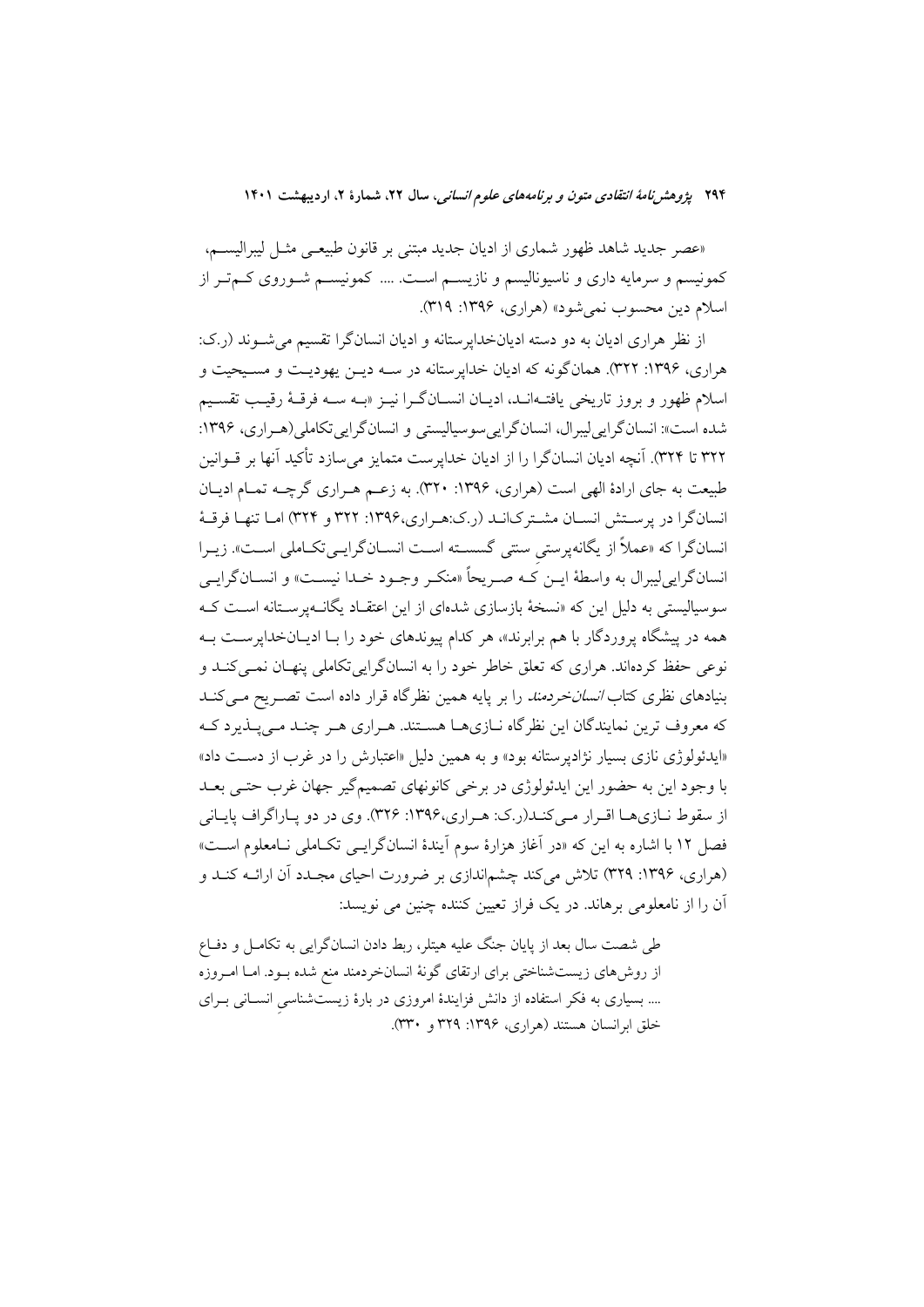هراري مي نويسد گرچه نظريات نژادپرستانه اكنون «مورد نفـرت» هسـتند امـا ضـرورت توسـل بـه يـک «ايـمدئولوژي|ميراتـوري» بـراي اَينـمد همچنـان يابرجاسـت. از ايـنرو وي پیشنهاد می کند به جای واژه نژادپرستی باید اصطلاح فرهنگگرایی (culturism) را ابــداع و از آن استفاده کنیم. از این پس برای توجیه نفرت خود از دیگر گروههای انسـانی «نمـی *گـو*ئیم در خونشان است، بلکه می گوئیم در فرهنگشـان اسـت» (هـراري،۱۳۹۶: ۴۱۸). در ايـنجـا قرابت اندیشهٔ هراری به ایـدهٔ جنـگتمـدنهـای هـانتینگتون بـیش از آن اسـت کـه نادیـده گرفته شود. بهزعم من اینها مـی توانـد مقدمـهچینـیهـای خطرنـاکی بـرای زایـش مجـدد اندیشههای برتـری و خلـوص نـژادی امـا ایـن بـار در قالـب اصـطلاح فرهنـگگرایـی محسوب گردد. مقدمهچینیهایی که نتایج آن در بخش اصلی پـروژهٔ هـراری خـود را نشــان خواهد داد.

### ۳٫۶٫۳ تاریک

بخش اصلي پروژهٔ هراري به آينده و سرنوشت انسانخردمند مربوط مي شـود. هـر چنـد بـه بحث أيندهٔ بشر در خود ايـن كتـاب فقـط در فصـل پايـاني (فصـل ٢٠ بـا عنـوان "فرجـام انسانخردمند") پرداخته شده است اما در اثر بعدیاش با عنوان *انســانخداگونــه* هــراری بــه نحو مشروح به این بخش از پروژهاش پرداخته است. بـا ایــن همــه همــین فصــل پایــانی از کتاب *انسانخردمند هم* تا اندازهای دستمایههایی مفید برای نقد فراهم آورده است؛ نقدی کـه با عنوان "تاريک" مي توان به آن اشاره کرد.اين برداشت نيازمند اندکي توضيح است.

هرگونه نگاه به کلیّت واّینده تاریخ ناگزیر بحث "معنا"ی تاریخ را اولویـت مـی بخشــد. در بحث معنای تاریخ نیز – همانگونه که نویسنده هم دریافته است– تبیین مقولـهٔ خوشـبختی یا سعادت انسان فوریت می یابد. اما چون نویسنده بر این بـاور اسـت کـه «از منظـر محـض علمی زندگی انسان مطلقاً هیچ معنایی ندارد»(هراری،۱۳۹۶: ۵۳۳)، به ناچار تــلاش مــی کنــد تأمین مقوله خوشبختی را به تأثیرات هورمونی و بیوشیمیایی بدن انسان فروکاهد. می نویسد:

«اگر رویکرد زیست شناختی به خوشبختی را بپذیریم، اهمیت تاریخ ناچیز می شود، زیـرا اغلب وقايع تاريخي تأثيري بر بيوشيمي ما نداشتهاند»(هراري،١٣٩۶: ٥٢٩). فقط يك تحـول تاریخی هست که اهمیت واقعی دارد ... دستکاری در بیوشیمیمان. ... می توانیم انســانهــا را بسیار خوشبخت تر کنیم بدون این کـه نیـاز بـه انقـلاب داشـته باشـیم. دولـت جهـانی کـه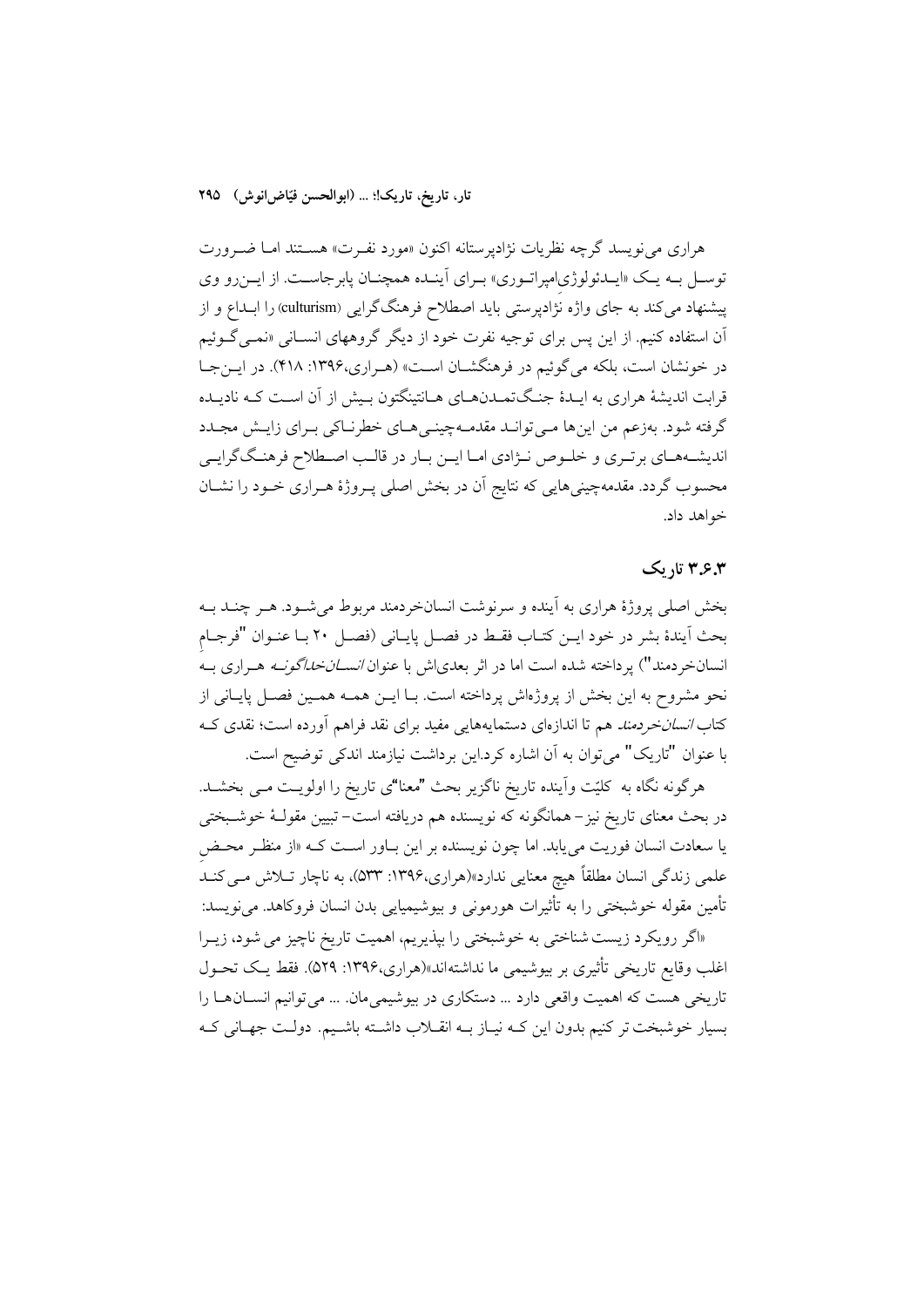قرار است بر تمامی کره زمین حکومت کند، هرگز با خطـر جنـگ و انقــلاب و اعتصــاب و تظـاهرات روبـرو نيسـت، زيـرا همـه مـردم بـي انـدازه از وضـعيت كنـوني خـود هرچـه می خواهد باشد راضی هستند. زیرا هر روز مقـداری از داروی ترکیبـی "سـوما" [اصـطلاحی برگرفته از رمان *دنیای قشنگ نو* اثر آلدوس هاکسلی/۱۹۳۲] مصرف می کنند. (ر.ک: هـراری،  $.044:149$ 

به زعم من این چشمانداز بشر را در آستانه عصر تـاریکی قـرار مـیcهـد. اَبَـرانســانهــا (نژاد اصلاح شدهٔ انسان خردمند توسط «دولت جهانی که قرار است بـر تمـامی کـره زمـین حکومت کند»)، در آینده به خود حق خواهند داد برای نژادهای دیگـر (پرولتاریـای نــژادی) نسخهٔ خوشبختی شیمیایی تجویز کنند . آیا این نسخه پیچی، بیش از آنکه تلاشی بـرای فهـم معناي تاريخ باشد نوعي تجويز محافظه كارانه بـراي أينـده تـاريخ اسـت؟! أيـا ايـن تجـويز، مكمل ايدهٔ منسوخ شدهٔ پايانتاريخ فوكوياماست!؟ فوكوياما پايـان تـاريخ (بــه مفهـوم پايــان تغییر و تحول) را صلا داد و گویا هراری تلاش میکند تضمین علمی بـرای آن فـراهم کنـد. هراری که در آثارش علاقه خود را به فروکاستن تحولات تاریخ بشر به رابطـههـای علــی و معلولی (جبر طبیعی) پنهان نکرده و حتی با تعبیر «شلمشوربایی از اتــمهــا» (هــراری،۱۳۹۷: ۳۶۰) به آن اشاره کرده است، با ورود به بحثِ فرجـام و سرنوشــت انســان تــلاش مــیکنــد آیندهای را تصویر کند که در آن رفتار انسان به سطح موجبیت علّمی محض فروکاســته شــود. با این دیدگاهتقلیــل گرایانــه (Reductionist) در مــورد سرنوشــت انسَـــان، اراده آزاد و اخـــلاق انسانی به نحو فاجعهباری به مسلخ میرود و خواننده به فضایی سوق مییابد که به زعم مـن جز با صفت تاریک نمی توان به آن اشاره کرد؛ تاریک به مفهوم سرنوشتی دلهرهآور ناشــی|ز سلب اختبار از انسان!

این سرنوشت از طریق یک ایدهٔ متناقضنما (Paradoxical) تبیـین مـی شـود: از یـک سـو انسانخردمند در آستانه «شکستن قوانین طبیعی» و جایگزین کـردن آن بـا «قـوانین طراحـی هوشمندانه» است (هـراري،۱۳۹۶: ۵۴۱) و ايـن امـر انســانخردمنـد را بــه گونــهاي جديـد تبدیل میکند؛ یک اَبَرانسان (هراری،۱۳۹۶: ۵۵۰). این روند انسان را در آستانه دستیابی بـه قدرتهايي فوق تصور قرار مي دهد؛ قدرتهايي كه هراري را وسوسه مي كنـد انســان آينـده را *انسان خداگونه* بنامد. اما از سوی دیگر انسانی که خداگونــه شــود ولــی هنــوز اســیر جبــر غرائز و شهوات خود باشد چگونه از قدرت فوق العادهٔ خود استفاده خواهد کـرد؟! دلهـره از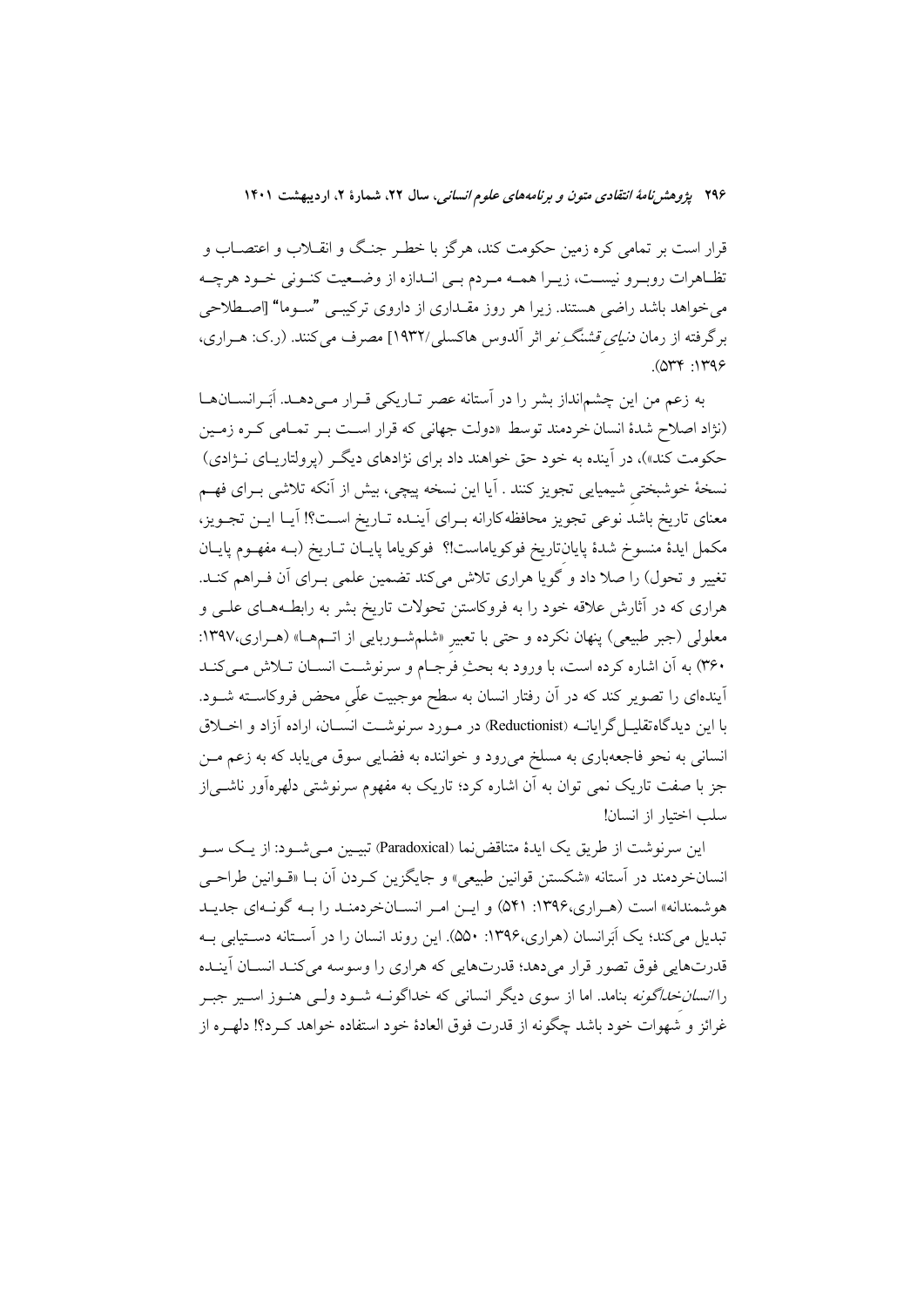همین جا شکل میگیرد و آینده را تاریک و تهدیدآمیز جلوه میدهد. گویا خود هـراری هـم از این دلهره بی بهره نیست از این رو کتاب را با این سؤال به پایان مــی رســاند: مــا «در مــورد اهداف خود نامطمئنیم و .. مثل همیشه ناخشنود و ولنگار... آیا چیزی خطرنـاکتر از خــدایان ناخشنود و ولنگار که نمی دانند چه می خواهند وجود دارد؟» (هراری،۱۳۹۶: ۵۶۸).

### ۴. نتيجه گيري

کتاب *انسانخردمند* گرچه از عنوان فرعی و سادهٔ ت*اریخ مختصر بشــر برخــ*وردار اســت امــا نه فقط به دلیل کلان٫وایتی که بر آن حاکم است (تکامل گراییالحـادی)، بلکـه بــه ویــژه بــه لحاظ چشم|ندازی که به سوی امکانهای آتیهٔ بشر عرضه میکند به وضوح در زمـره آثــاری قرار می گیرد که نوعی فلسفه نظری تاریخ را هم نماینـدگی مـیکنـد. هـراری بـا توسـل بـه تکامل گرایی مادهباورانه به سان یک مبنای ایدئولوژیک، سرنوشت تکاملی گونــه انســان را از طریق دخالت انسان در فرآیند تکامل و جایگزینی طراحی هوشمندانه به جای تکامل طبیعـی تبیین میکند. از این منظـر هـراری بــه عنــوان مــورخی پســامدرن بــه اَفــرینش اثــری اقــدام كرده است كه در حوزه واساختگرايي نوعي نواّوري خلاف قاعده محسوب مي شـود زيـرا مورخان پسامدرن بارها بی|عتمادی خود را بــه هرگونـَـه کــلان روایتــی بــرای فهــم کلیــت و معنای تاریخ ابراز کردهاند.

کتاب *انسانخردمند* قطعـهای از یـک پـازل تـاریخپردازانــه اسـت کــه هــدف اصــلی آن نه بازنمایی حقیقتطلبانهٔ واقعیتهـای تـاریخی بلکـه بـه دسـت دادن تمهیـدی تـاریخی از سرگذشت انسان برای تاثیرگذاری بر شکل دادن بـه سرنوشـت اوسـت. تاکیـد بـر وجهـهٔ تاریخپردازنه این اثر به هیچ وجه نباید به معنای نادیده انگاشتن اهمیت آن تلقـی شــود. ایــن که مورخی تلاش داشته باشد تا با بهرهمندی از دانش تاریخی ولــو بــه روش ِتــاریخپردازانــه اندیشههایی در بارهٔ اَیندهٔ تاریخ داشته باشد بیش از اَنکه نشان دهندهٔ تلاش برای فروکاسـتن منزلت دانش تاریخی باشد نمایانگر ظرفیتهایی است که دانش تـاریخی بـرای تأثیرگـذاری بر روند اتبی جریانها و تحولات تاریخ از آن برخوردار است. از این رو به زعـم مـن کتـاب *انسانخردمند را باید بسیار جدی گرفت. این جدی گرفتن نه فقط از زاویهٔ رویکرد نویس*ـنده به منزلت دانش تاریخی و استفاده واساختگرایانه از آن بلکه مهمتر از آن بــه واسـطهٔ مبنــای ایدئولوژیکی حاکم بر نظریهٔ تاریخ;گارانـهٔ آن اسـت کـه مبتنـی اسـت بـر کاربسـتِ نظریــهٔ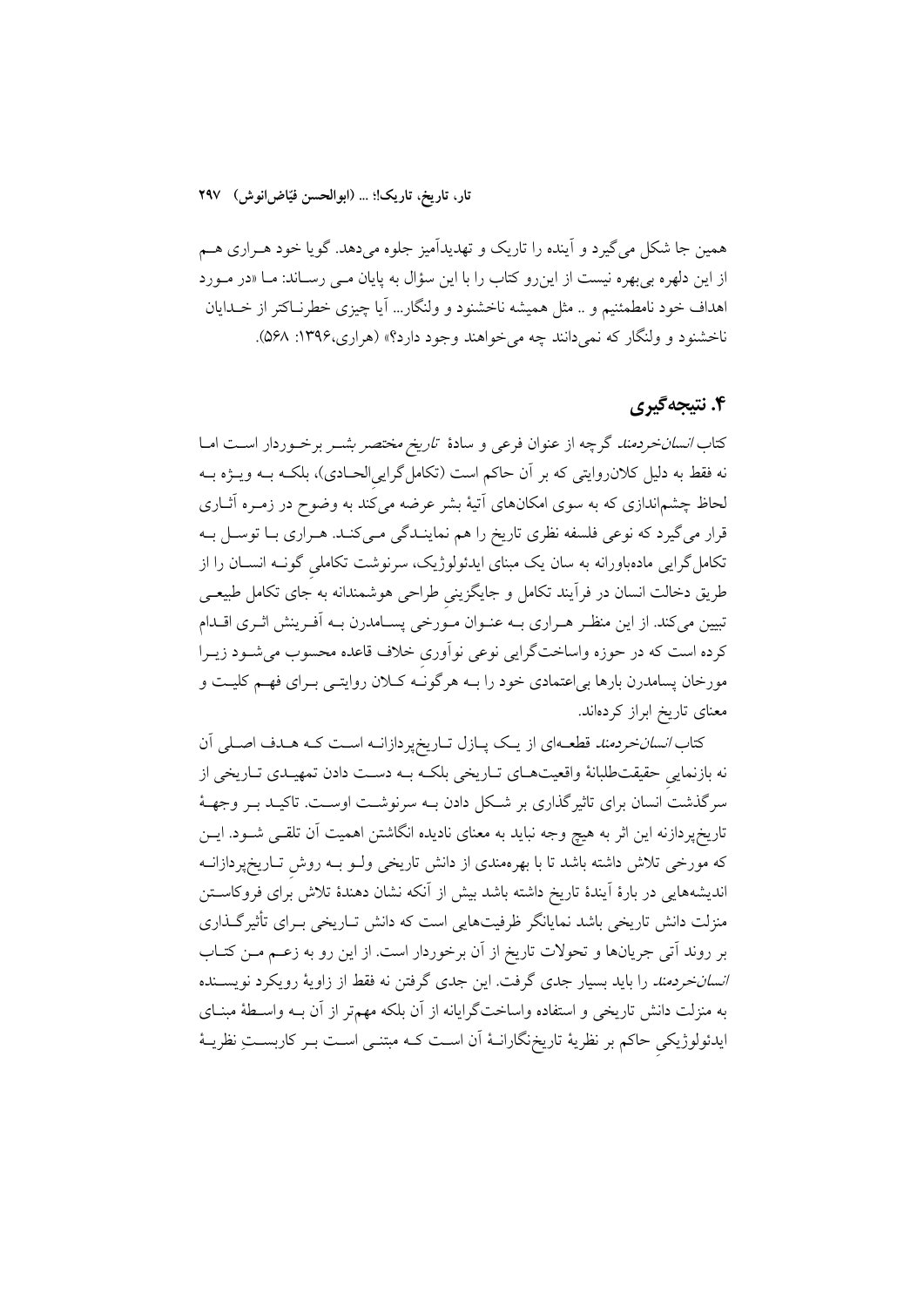تکامل مادهباورانه که در برخی مواضع به صراحت به رویکردهای راسیستی یـا نژادپرسـتانه در تاریخ بسیار نزدیک می شود. پیوند این نظریه با واقعیتهای علمی و سیاسی جهان امـروز چشماندازی از طرحهایی را که نظامهای قدرت برای آینده بشریت میتوانند در دستور کار خود قرار دهند هويدا مي سازد. اگر اين ادعاى نويسـنده را بيـذيريم كـه وقـايع و تحـولات تاریخی پیش از وقوع در صحنهٔ تاریخ، لاجرم بایـد در اذهــان نخبگــان فکــری و علمــی بــه تخیل درآمده باشد، با کتا*ب انسان خردمند* با یکی از همین تخیلات اثرگذار مواجهیم. تخیل<sub>سی</sub> كه صرف تخيل پنداشتننش نبايد مانع از نقدتاريخي آن باشد.

### <u>یے نوشتھا</u>

- ۱. ترجمهٔ دیگری هم از این کتاب با مشخصات زیر وجود دارد: حـراري، يــووالنــوح (١٣٩۶): *ســاپي يــنس؛ گشـــتوگـــناري در تــاريخ بشــر*، ترجمــهٔ محسن مينو خرد، تهران: نشر چشمه.
- ۲. هراري اشاراتي نيز به جنبه هايي از شخصيت اخلاقي، اجتماعي و فكرى خـود دارد. كســاني كــه علاقمند به درک این جنبه ها هستند می توانند به مواضع زیر از کتاب دیگر او بـا عنــوان ۲۱ درس برای قرن ٢١ مراجعه كنند: (ص ٧٤: در مورد اخلاقيـات شخصـي هـراري. ص ٢٧٢ : در مـورد ارتباط با شخصیت های سیاسی. ص ۳۳۳ و ۳۳۴: در مورد احساسات دوران نوجـوانی. ص ۳۷۳ به بعد : در مورد دغدغـههـاي فكـرى و فلسـفى و بـه ويـژه در بـاره علاقـه او بـه روش مراقبـهٔ ويياسانا).
- ۳. غیر از هراری دیگرانی نیز از تعبیر شجره نامهٔ انسانی استفاده کرده اند. رایشهلف در کتـاب خــود باعنوان *پیدایش انسان* از «درخت پر شاخه ی شجره نسب انسانی» نام می برد کــه «ریشــه بلنــد آن در آفریقا قرار دارد و سرشاخههای آن به سراسر گیتی گسترده شدهاند» (رایش هلف،۱۳۹۲: ۲۵).
- ۴. تقویم کیهانی ابعاد عظیمی را به لحاظ زمانی در برمی گیرد. از این رو اگر برای درک سـادهتـری از این ابعاد زمانی، کل این تقویم را به مثابه یک سـال شمســی ۳۶۵ روزه در نظـر بگیــریم بــه درک ملموس تري مي رسيم. بدينسان برخي از مقــاطع ايــن تقــويـم چنــين خواهــد بــود: اول فــروردين؛ مِهبانگ/ اول مرداد؛ شکل گیری کهکشان راهشیری/ ۱۴ آذر؛ شکل گیـری زمـین/ ۲۵ آذر؛ پیـدایش حيات بر روى زمين/ ٢٣ اسفند؛ نخستين دايناسورها/ ٢٨ اسفند؛ نخستين انسان نماها/ ٢٩ اسـفند؛ نخستين انسانها.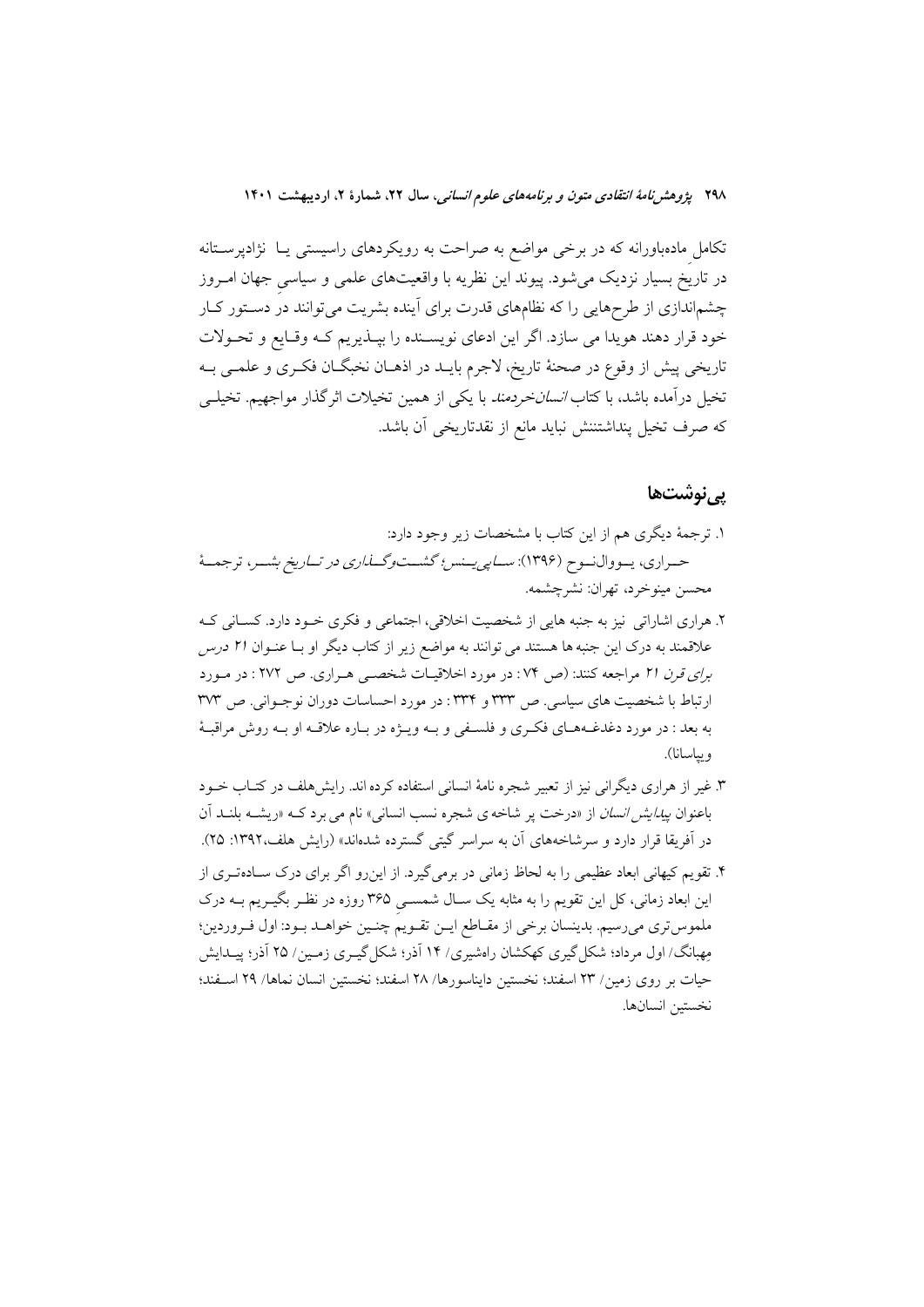۵. هایدن وایت نیز از جمله کسانی است که به پیوند میان هرگونه روایت تاریخی با نــوعی فراتــاریخ (ایدئولوژی یا فلسفه تاریخ) تأکید دارد و مـی نویســد: « در درون هـر اثــری در بــاره تــاریخ یــک فراتاریخ لانه کرده است تا آنجا که … انتخاب یک شیوه طـرح افکنـی بـه گونـه ای خوداگـاه یـا ناخوداًگاه مورخ را به نوعی فلسفهٔتاریخ متعهد میکند» (به نقل از کلارک، ۱۳۹۷: ۱۴۱).

- ۶. این سوال یکی از محورهای تعیین شده در «کاربرگ نقد و بررسی متـون و کتـب علـوم انســانی؛ معیارها و شاخص ها» می باشد.
- ۷. رایش هُلف نیز در باره زبان و اهمیت آن در خردمند شدن انسان می نویسد: «اهمیت زبان آن قـــدر والاست که اَن را نمیتوان ارزشگذاری کرد … از اَن دوران، از زمانی که توانسـت سـخن بگویــد كاملاً انسان شد» (رايش هلف،١٣٩٢: ٢۴٣ و ٢٤٢)
- ۸ این که مورخان بخواهند در مورد دوران پیشاتاریخ با همان مشروعیتی سخن بگویند که در مـورد دوران تاریخی اظهار نظر میکنند نوعی گذشتن از مرزبندیهای بین علوم است. در ایـن صـورت مفهوم اصطلاح پیشاتاریخ لوث خواهد شد. حتی اگر بخواهیم با توسل به مفهوم "میـان٫شــتهای" از این رویکرد دفاع کنیم به هر حال نباید چشم بر نواقص روششناختی و معرفتی آن فروبندیم.
- ۹. مثلاً برای ظهور انسانخردمند بعضاً ۵۰ تا ۱۰۰ هزار سال تفـاوت زمـانی را مـی تـوان در مواضـع مختلف کتاب مشاهده کرد؛ در گاهشمار کتاب ۲۰۰ هزار سال پیش را برای تکامل انسان خردمنـد در شرق آفریقا ارائه می کند(ر.ک: هراری،۱۳۹۶: ۱۶) و در مطاوی کتاب مـدت زمـانی میـان ۱۵۰ تا ۱۰۰ هزار سال پیش را در این مورد عرضه میکند.

#### كتابنامه

ایگلتون، تری (۱۳۸۶)./همیت *نظریه از پولیس تا پسامدرنیسم*، ترجمه امیر احمدیآریان و دیگـران، تهران: حرفه هنرمند. يوكنر، مارتين (١٣٩٩). *جهان مكتوب*، ترجمة على منصورى، تهران: نشر بيدگل. یولانی، مایکل (۱۳۹۹). *علم، ایمان و جامعه*، ترجمه حسن تیموری، تهران: نشر شبخیز. پیتسرز، تــد (۱۳۹۶). *بسازی در نقــش خــدا؟ جبرگرایسی ژنتیــک و آزادی و اختیاربشــر*، ترجمــهٔ عبدالرضا سالاربهزادي، تهران: نشر ني. دوبلي، رولف (١٣٩٩). *ديگر اخبار نخوانيد*، ترجمه فائزه طباطبايي، تهران: نشر مركز. رايش&لف،يوزف ه (١٣٩٢). *ييدايش انسان*، ترجمهٔ سلامت رنجبر، تهران: نشر آگه. سوييتمن، برندن (١٣٩٩). *تكامل، تصادف و خدا،* ترجمهٔ على شهبازى، تهران: نشر طه.